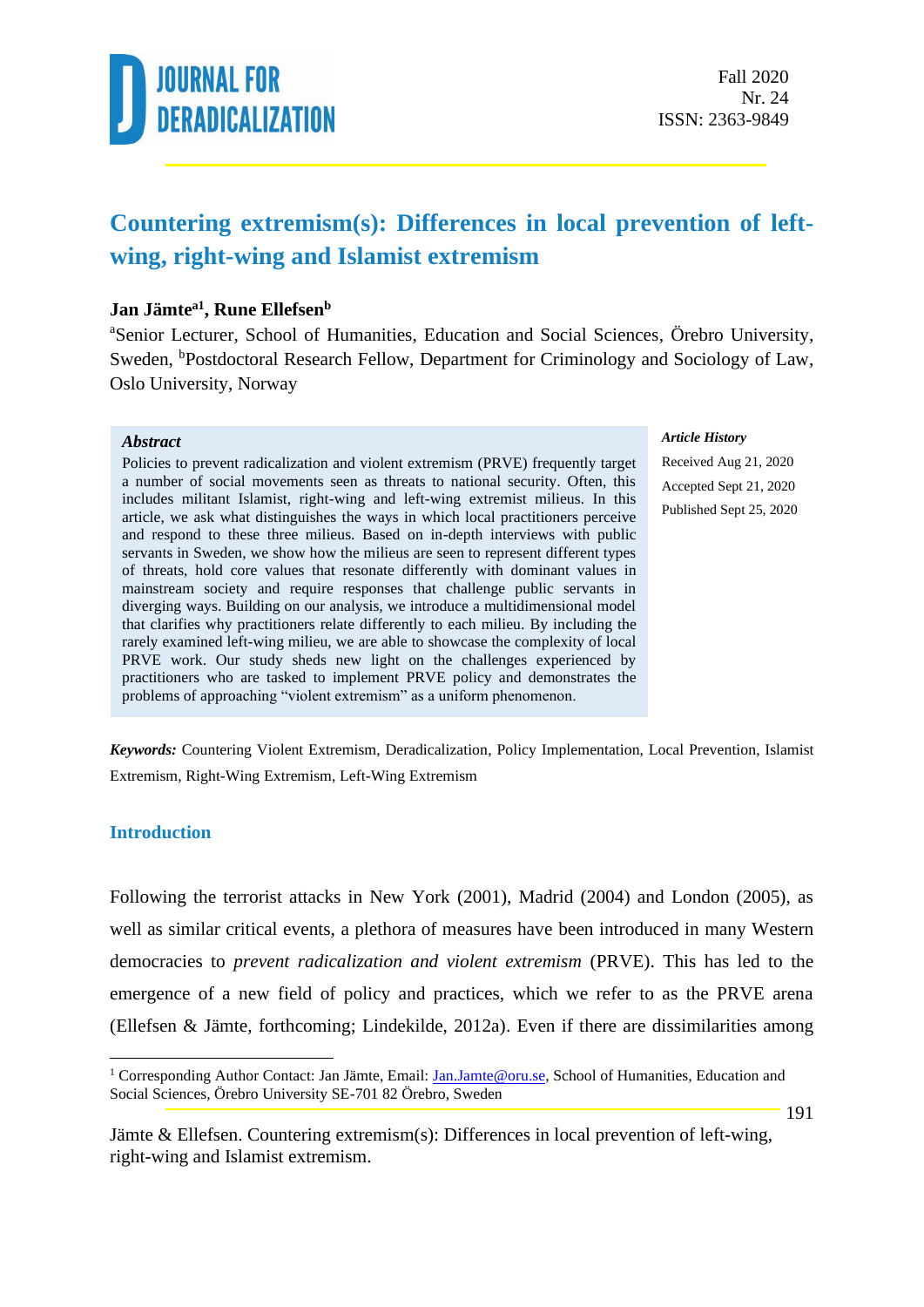countries, the PRVE arena shares three interlocking characteristics: 1) a *pre-emptive logic* oriented towards forestalling extremist acts by identifying risk indicators and signs of radicalization in individuals or groups, 2) an *outsourcing of state-based social control* in that PRVE measures involve a wide range of actors in cross-sectoral collaboration, from the police and security services to civil society actors, schools, social services and public health institutions and 3) a *pluralization of social control,* evident in the expansion of the available repertoires used for PRVE, ranging from hard forms of repression, such as coercive control and incapacitation through imprisonment, to soft responses from actors outside the criminal justice system.

While initially developed to counteract international Islamist terrorism, contemporary PRVE measures have gradually come to impact a wide range of activists and social movements (Joyce, 2016). This is particularly evident for activist groups that are depicted as extremists and those that employ illegal or violent forms of action. The targeted milieus differ among countries but usually include militant Islamist extremism (MIE) and right-wing extremism (RWE), and in many cases left-wing extremism (LWE), as well as milieus and single-issue movements related to separatism, animal rights or environmentalism. In the PRVE policies of Western democracies, these milieus are often bundled together and referred to as "violent extremists." Several national policy documents from European countries show that the concept of violent extremism is often used by policymakers to emphasize commonalities and downplay differences among the targeted milieus. The alleged commonalities often include aspects such as the activists' opposition to democracy, the rule of law and individual liberty; the use of violence and illegal actions to further their goals; a "black-and-white" and intolerant worldview; an "avant-guardian" self-image and an antagonistic stance towards the police, media and representatives of institutionalized politics (Danish Government, 2014; HM Government, 2011; Justis- og beredskapsdepartementet, 2014; Ministry of the Interior, 2012; SOU, 2013:81; UN, 2015; Zeitbild Stiftung, 2012).

192 The tendency to generalize about different milieus and bundle them as violent extremists has attracted scholarly criticism (Baker-Beall, Heath-Kelly, & Jarvis, 2015).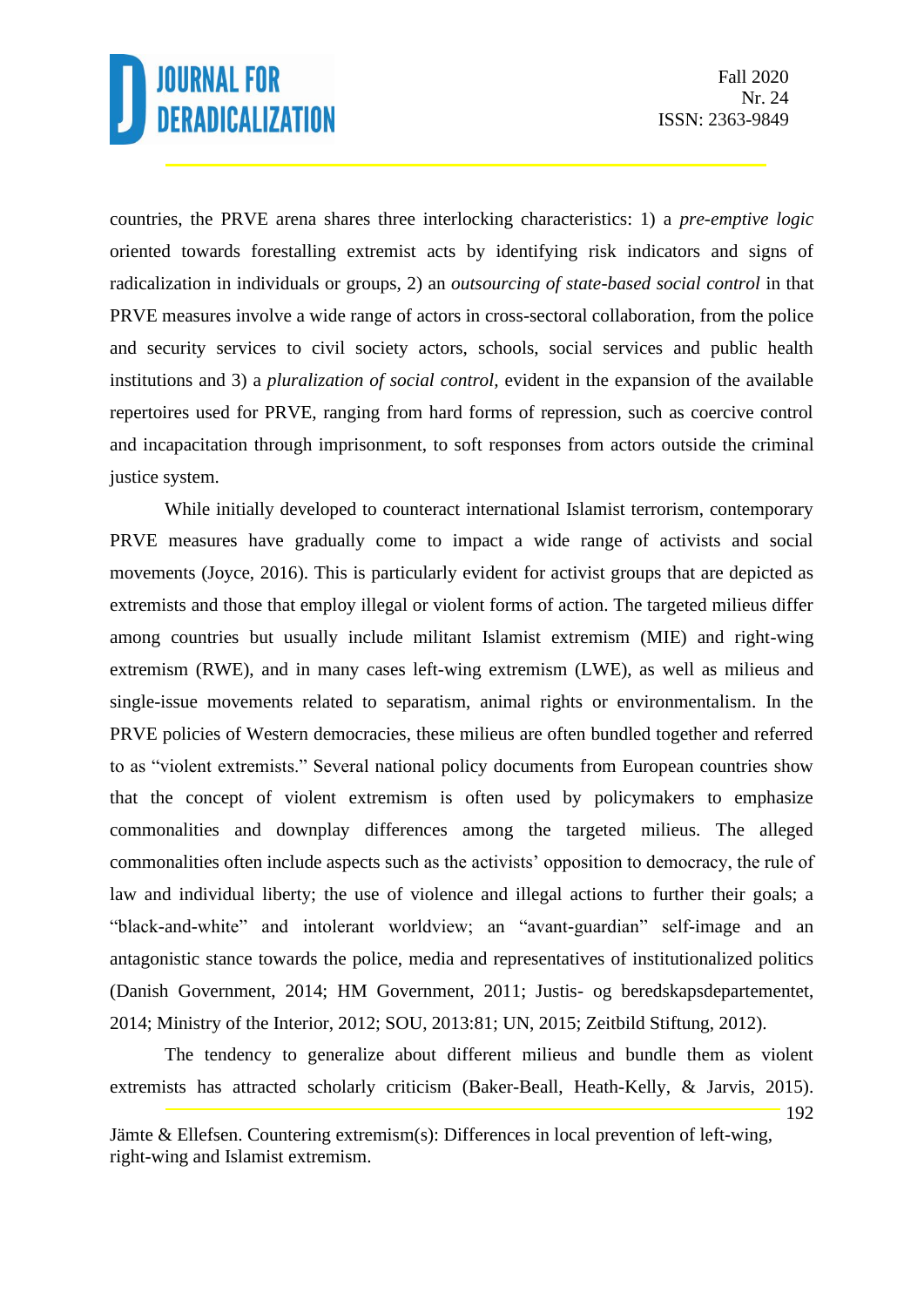Researchers have argued that the targeted milieus and groups are essentially different in regard to their internal dynamics, ideologies and practices. Research has also shown that commonly used indicators of radicalization are inadequate and misleading (Desmarais, Simons-Rudolph, Brugh, Schilling & Hoggan, 2017). According to critics, the measures needed to detect, prevent and counter different forms of extremism vary across milieus and socio-political contexts; there are no "one size fits all" or "off-the-shelf" methods in PRVE (Andersson Malmros & Mattsson, 2017; Dalgaard-Nielsen, 2016; Lööw, Poohl, & Mattsson, 2013; Sivenbring & Andersson Malmros, 2019).

Research and critical debate have, however, primarily attended to the global and national policy levels and the discourses surrounding radicalization and violent extremism (Andersson Malmros, 2019; Hardy, 2018; Schmid, 2013). The ways in which PRVE policy and concepts translate into local practice among frontline practitioners tasked with preventing extremism still remain an "ambitious, yet fundamentally important, empirical task for research in this field" (Andersson Malmros, 2019, p. 65; see also Johansson & Arvidsson, 2016; Vermuelen, 2014). In this article, we present the results of a case study of how public servants in Sweden experience different types of extremism. In contrast to the uniform understanding of violent extremism often conveyed in policy documents, we seek to answer two questions: 1) What distinguishes the ways in which public servants perceive and respond to right-wing, left-wing and Islamist extremist milieus? 2) How can these differences be conceptualized, in order to clarify why practitioners relate differently to each milieu?

Our findings shed new light on the complexity of the local implementation of PRVE policy. We show how the three milieus are seen to differ in crucial respects: they represent different types of threats, hold core values that resonate differently with dominant values in mainstream society and require responses that challenge public servants in diverging ways. The results clearly illustrate how the enactment of PRVE policies depends on how they are interpreted, adapted and implemented by practitioners, and that a simplistic presentation in policy of the problem (i.e., radicalization and violent extremism) is unhelpful and misleading for practitioners tasked with local implementation.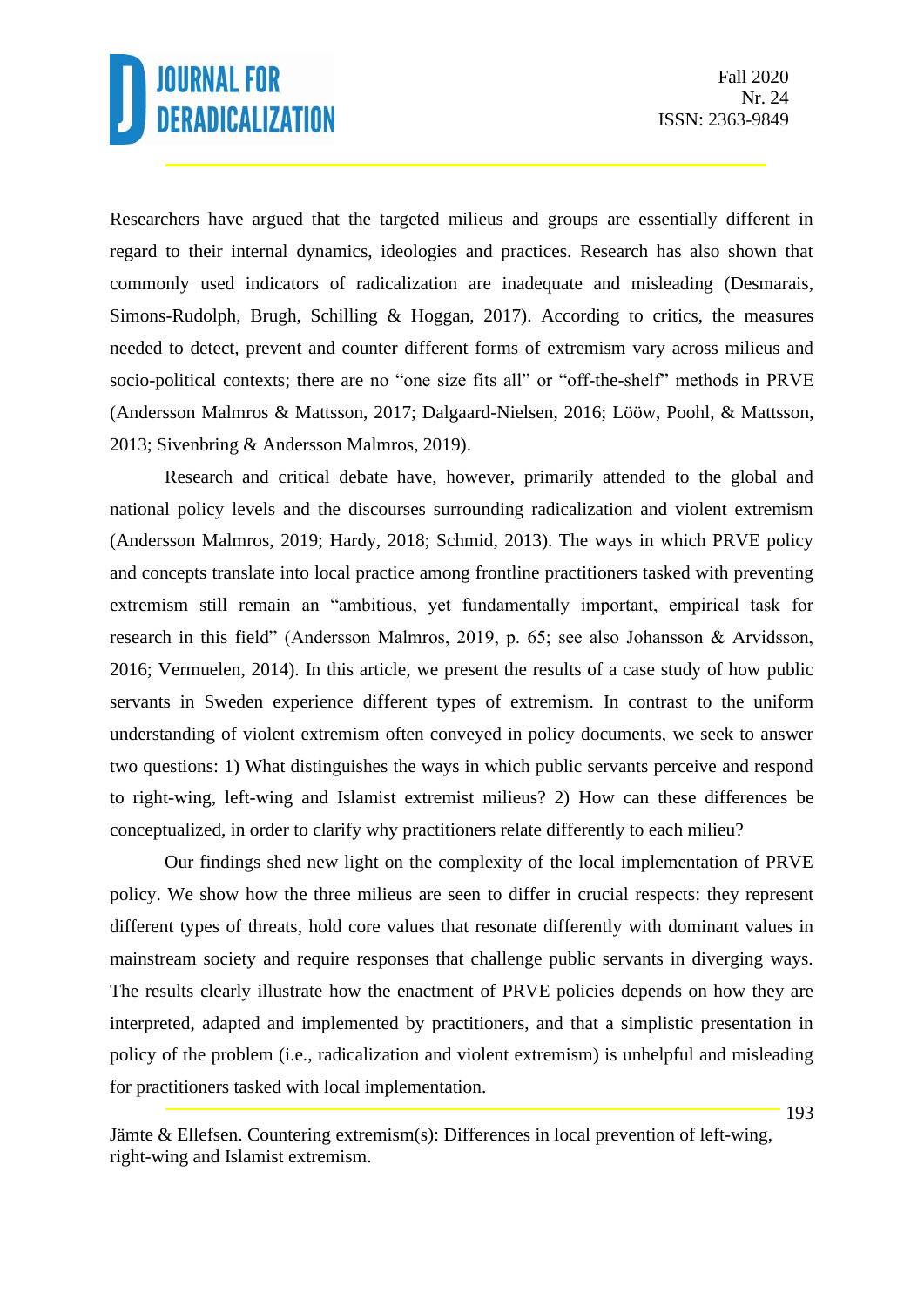This article proceeds with a brief review of the literature on PRVE policies and their implementation, followed by a presentation of the Swedish case. Thereafter we describe our data, methods and analytical approach. We then present our analysis, structured around differences in how local public servants perceive and respond to the three extremist milieus singled out in Swedish PRVE policy. In conclusion, we present a multidimensional model in order to clarify why practitioners relate differently to each milieu.

### **PRVE: From National Policy to the Frontlines**

How we are to understand the root causes of radicalization and manifestations of violent extremism has been an issue of intense debate and divergent understandings within the scholarly literature on PRVE and counter-terrorism in the last fifteen years (Gøtzsche-Astrup, 2018; [Dalgaard-Nielsen,](https://www.tandfonline.com/author/Dalgaard-Nielsen%2C+Anja) 2010). Scholars have failed to provide generalizable explanatory models and uniform answers to the question of why and how some individuals radicalize, enter and remain in (or leave) extremist milieus (Hardy, 2018), leading some to question the utility of radicalization research and PRVE policy altogether (Patel & German, 2015). This ambiguity is largely due to the fact that local variations and conditions have been shown to be decisive for the specific pathways through which people radicalize, which decreases the transferability of explanations across individuals, groups and localities (Christmann, 2012; Schmid, 2013).

Scholarly disagreement also exists on the meaning of the concepts of "violent extremism" and "radicalization," partly because the breadth of the academic literature drawing on these terms but also because there are fundamental disagreements about their definition (Neumann, 2013; Schmid, 2013; Schuurman & Taylor, 2018; Sedgwick, 2010). Research has also provided little insight into the actual outcomes of PRVE measures, and there is a lack of scientific knowledge and evaluation about their intended and unintended consequences (Baker-Beall et al., 2015; Hardy, 2019; Pistone et al., 2019; Ellefsen,

Jämte & Ellefsen. Countering extremism(s): Differences in local prevention of left-wing, right-wing and Islamist extremism.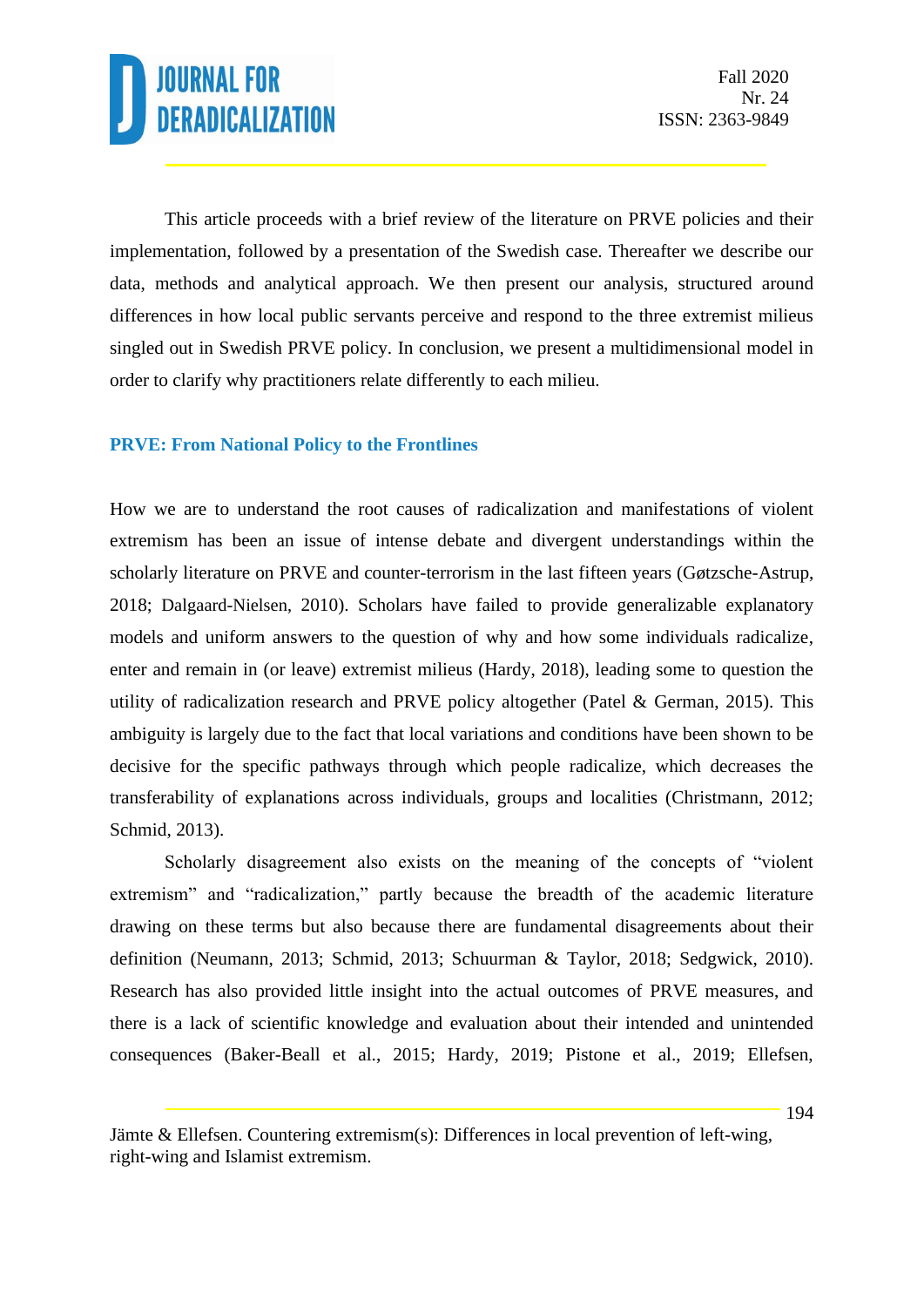195

forthcoming b). As Gielen (2019) argues, the scholarly community is not in a position to answer the question of "what works" in PRVE.

Despite the fundamental ambiguities in this field of research, the ways in which radicalization and violent extremism are depicted in governmental policy documents are largely uniform (Githens-Mazer & Lambert, 2010). In policy documents, radicalization is frequently portrayed as a linear process through which individuals follow a "pathway" or climb a "staircase," transforming from "ordinary" citizens to cognitively radicalized individuals, increasingly interacting with other extremists and thereby becoming further radicalized into a state where the individual might undertake a violent act (Lindekilde, 2012a, p. 337, 2016). Research has, however, shown that the relationship between extreme and radical attitudes and behavior is far from linear and that cognitive change does not necessarily lead to behavioral change (Bjørgo & Horgan, 2009). The reason why the radicalization discourse is still at the heart of PRVE policies is, according to Heath-Kelly (2017), that the idea of radicalization enables policymakers to render a linear narrative around the production of terrorism and thereby make terrorism amenable to problem-solving approaches and governance.

According to this policy logic, the prevention of political violence is most effectively done by detecting, disrupting and reversing, or countering radicalization processes. How to detect individuals at risk of radicalization has, however, proved to be cumbersome (e.g., Desmarais, Simons-Rudolph, Brugh, Schilling & Hoggan, 2017). Policy documents often list a wide range of multi-causal and convergent risk factors and indicators of radicalization. This includes push and pull factors that either push individuals towards extremism (e.g., perceptions of injustice, fascination with violence, identity crisis) or pull them into extremism (e.g., sense of belonging, power and control, heroism). Another commonality is the emphasis on different risk and protective factors that either make individuals more resistant (e.g., supporting family, occupation, good health) or more vulnerable (e.g., poverty, social problems, sense of exclusion) to radicalization. Policy documents also frequently list signs and warning signals (e.g., intolerant or anti-democratic attitudes, violent behavior, subcultural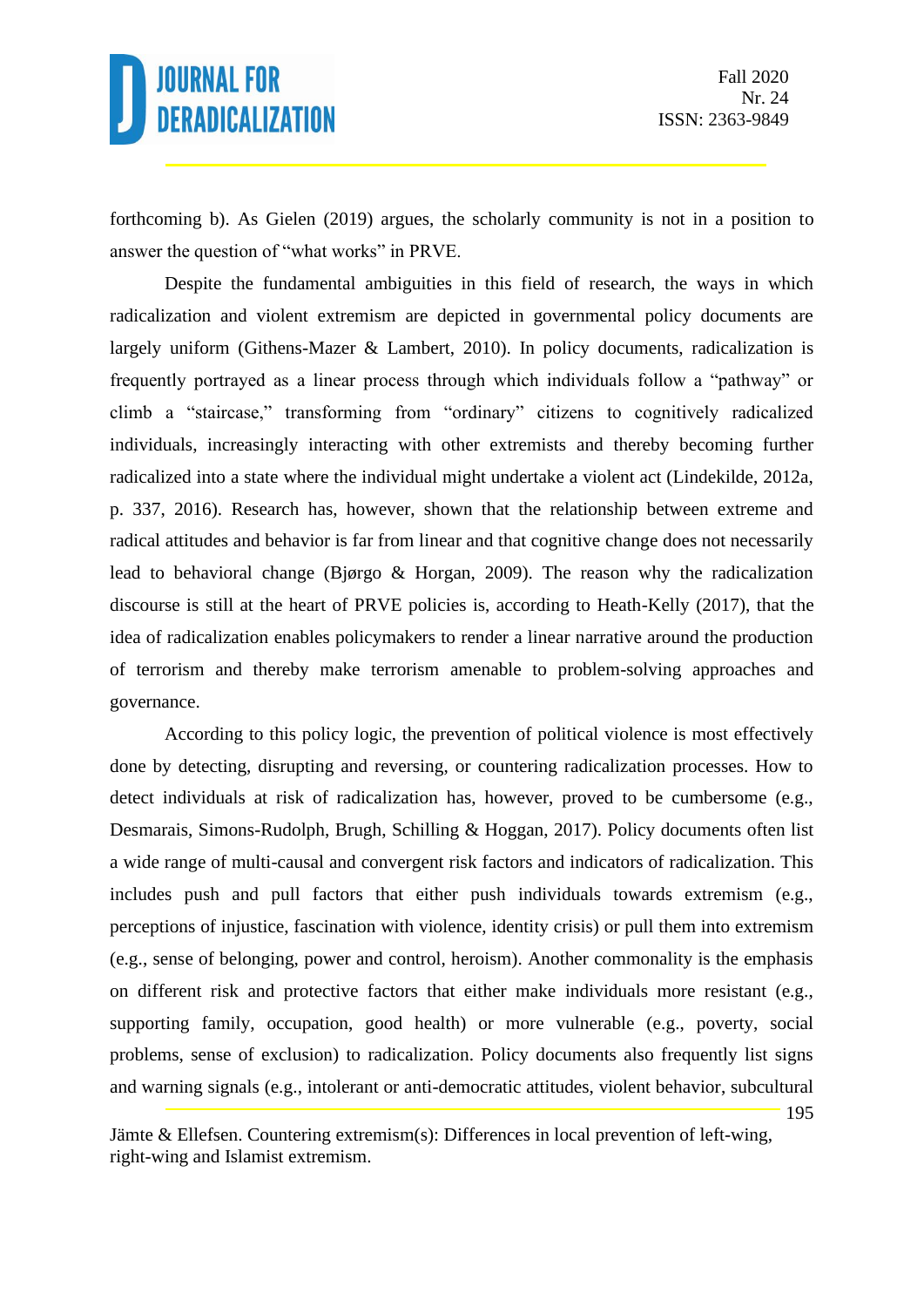attributes or symbols) that can be used by frontline practitioners and others as possible indicators of radicalization (RAN, 2016; UN, 2015; see also Altier, Thoroughgood, Horgan, 2014; Andersson Malmros, 2019; Horgan, 2009; Windisch et al., 2016). The wide range of indicators and risk factors are frequently described in general terms and as being similar across extremist groups.

#### *The transformation of national policy into local practice*

The discrepancy between the complexity identified in a vast amount of research and the tendency to simplify and generalize on the policy level creates challenges for public servants tasked with preventing radicalization and extremism in local communities. Many practitioners feel ill-equipped or uncertain about how to interpret and carry out their PRVE work (Ponsota, Autixierb, & Madriazac, 2018, p. 25), and the lack of tested practices in the field of radicalization prevention leaves them with very few best practices to draw upon (Ponsota et al., 2018, p. 24; see also Gielen, 2019; Hardy, 2019; Vidino & Brandon, 2012).

Even though the local level is often portrayed as the "backbone" of PRVE work, it remains "highly understudied" (Vermuelen, 2014, p. 288). The research that does exist focuses mainly on local PRVE policy and shows how the uncertainty that surrounds PRVE work often translates into considerable variance across local policy documents concerning how radicalization and extremism are defined, presented and addressed (Andersson Malmros, 2019; Van Helesum & Vermeulen, 2017). In local policy, the phenomena of extremism tend to be "decontextualized" and "radicalization and its root causes are portrayed as something that is not dependent on where it happens or in what milieu" (Andersson Malmros, 2019, p. 57). Instead, the use of abstract definitions, theories, models and checklists are widespread (Andersson Malmros & Mattson, 2017; Lindekilde, 2012a).

196 In this article we move beyond national and local policy documents and attend to how practitioners perceive and respond to different extremist milieus in their local settings. Frontline practitioners are often regarded as "invisible cogs in a prevention machine" (Ponsot et al., 2018, p. 25), but rarely are their needs or skills vis-à-vis PRVE considered by scholars.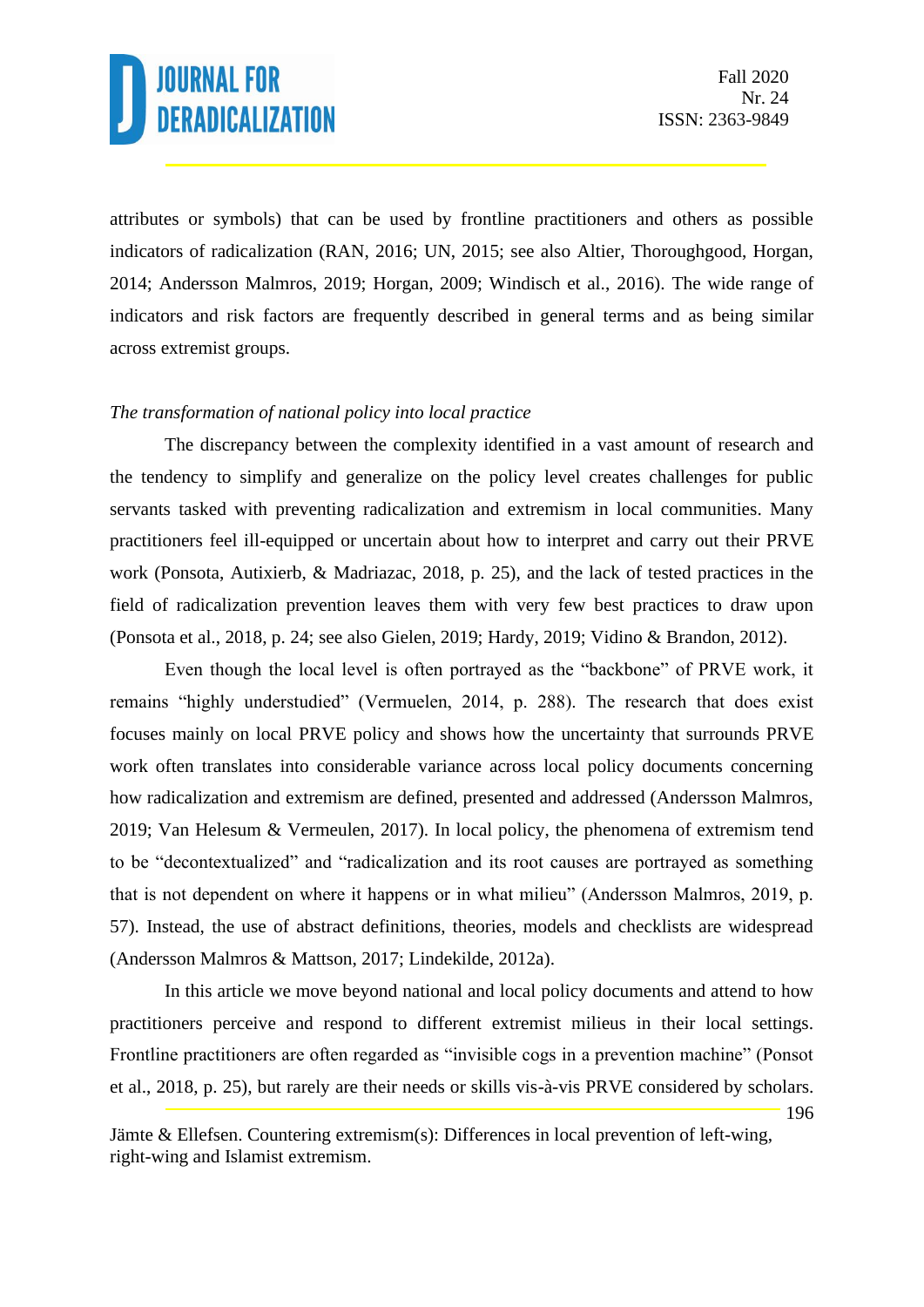Scholars have examined frontline practitioners' interpretation of central concepts (Mattsson, 2018), challenges and dilemmas of certain professional groups like teachers, social workers and police (Haugstvedt, 2019; Mattsson & Säljö, 2018; McKendrick & Finch, 2017; O'Donnell, 2016; Sjøen & Mattsson, 2020; van de Weert & Eijkman, 2018) or measures taken against a specific movement, group or milieu (Dudenhoefer, 2018; Hardy, 2019; Jämte & Ellefsen, 2020; Lynch, 2013; Mattsson & Johansson, 2018, 2019; Schclarek Mulinari, 2019). Our intent with this article, however, is to take a holistic approach across professions and extremist milieus in order to scrutinize how the conceptualizations found in policy are being translated into local practice and what distinguishes the ways in which practitioners perceive and respond to right-wing, left-wing and Islamist extremist milieus. In doing so, we hope to contribute to the literature on the relationship between PRVE policies and its related practices in general, and to the scholarship on local practitioners' implementation of national PRVE policies in particular.

### *The case of Sweden*

Our empirical locus in this article is Sweden, which serves as an example of the aforementioned characteristics of the PRVE arena, as well as the tendency to bundle different targeted milieus under the designation of "violent extremism." Sweden has a long history of trying to control and counteract groups seen as subversive or as a threat to state security, primarily those belonging to the far right (fascists and Nazis) and radical left (communists) (Lööw, 2017; SOU, 2002, p. 91). By the late 2000s, radical Islamism was added to the list of extremist milieus in Sweden, alongside the designation "violence-affirming extremism" (SÄPO 2010). The use of the term "violence-affirming," rather than just "violent," signals preventive efforts that are directed at broader target groups, encompassing not only those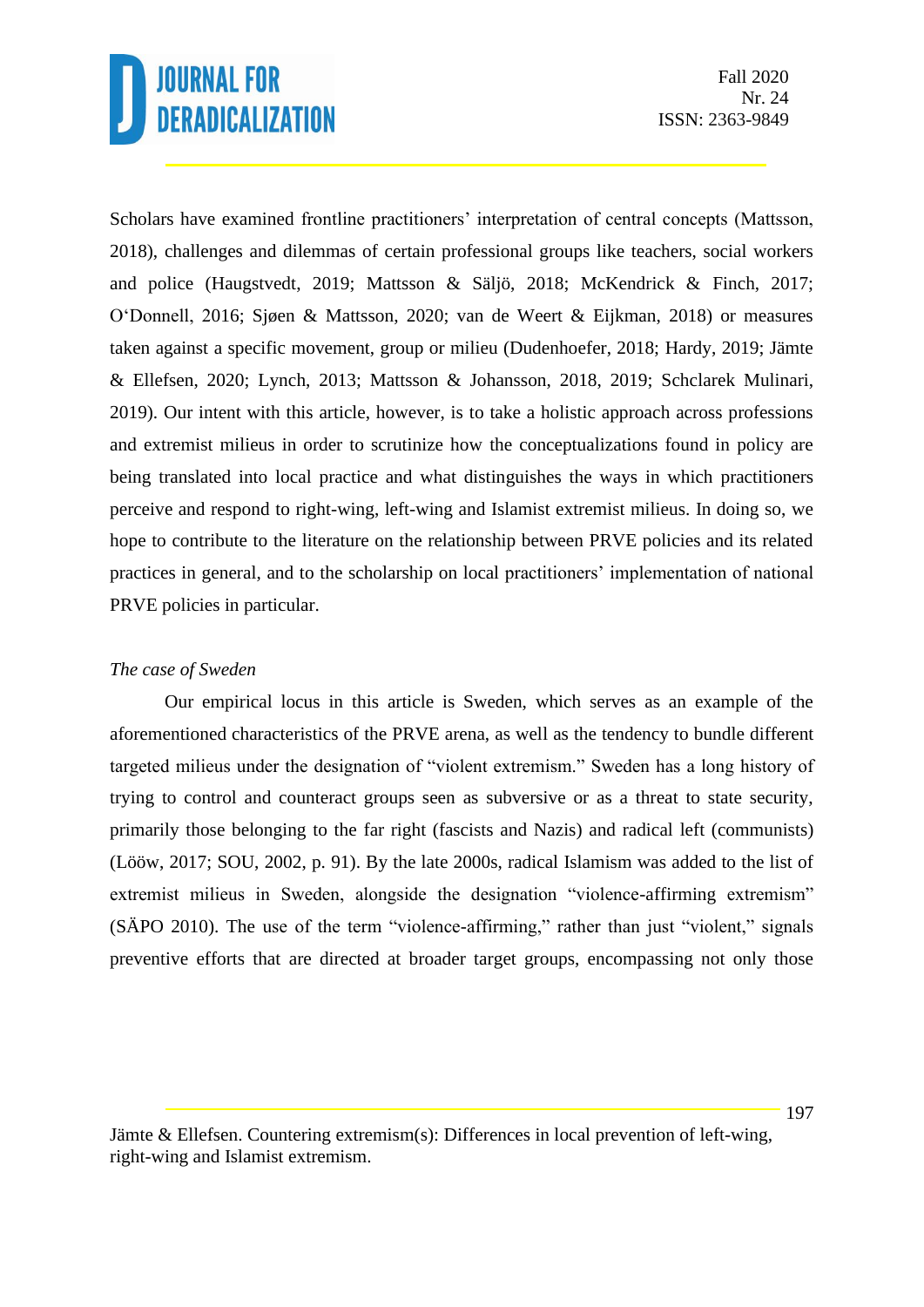involved in politically motivated violence but also those who express positive attitudes towards it or support it.<sup>2</sup>

In 2011, the Swedish government launched a *National action plan for safeguarding democracy against violent extremism* (Skr. 2011/12:44). This was followed by an official commission of inquiry in 2013 that formulated ideas and aims to prevent extremism more efficiently (SOU, 2013:81). As a result of the commission, a "national coordinator to safeguard democracy against violent extremism" was appointed in 2014 (Committee Directive, 2014:103) with the responsibility to develop, strengthen and coordinate national and local work against violent extremism. $3$  Since then, a number of policy documents have been produced, inquiries set up, evaluations undertaken and legislation passed, and research shows that frontline practitioners often experience "some confusion" about what policy actually governs the field in Sweden (Sivenbring & Andersson Malmros, 2019, p. 29–30). All of Sweden's 290 municipalities have been under institutional pressure to develop local action plans since 2015, and research shows that 134 had done so in 2017. However, the majority of these local plans  $(N=104)$  are not based on local threat assessments but reflect the general descriptions and security threat assessments issued by national actors (Andersson Malmros & Mattsson, 2017, p. 65).

The national and local action plans reflect the *pre-emptive logic* of the PRVE arena as it seeks to identify and intervene early against individuals at risk, preventing them from becoming radicalized. Further, the action plans mirror the tendency to *outsource state-based social control* in its instruction to a wide range of local professions, such as police, educators, social service, youth workers and actors within civil society, to collaborate in efforts to recognize and deter radicalization, counteract extremism and encourage disengagement from targeted movement milieus (Committee Directive, 2014:103; Sivenbring & Andersson, 2019;

<sup>&</sup>lt;sup>2</sup> Although sporadically used in parliamentary documents and debates since 1996, the designation "violenceaffirming extremism" did not reach broad salience before 2010, following several (failed) terrorist attacks in Sweden by militant Islamists (Wahlström, 2018).

<sup>&</sup>lt;sup>3</sup> In 2018, the task of coordinating these efforts nationally was overtaken by The Swedish Centre for Preventing Violent Extremism (CVE), placed under the governance of BRÅ (the Swedish National Council for Crime Prevention).

Jämte & Ellefsen. Countering extremism(s): Differences in local prevention of left-wing, right-wing and Islamist extremism.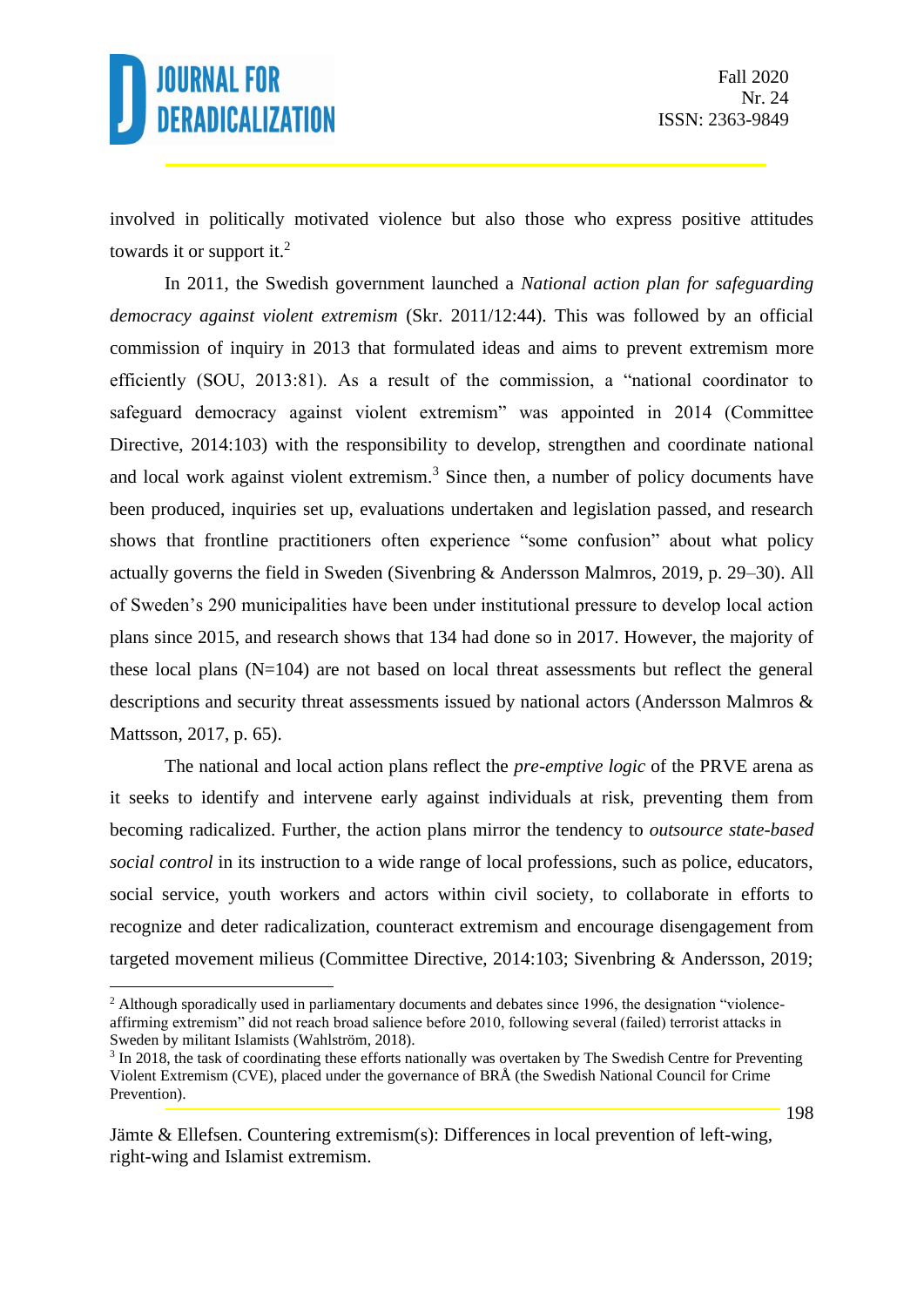Skr, 2014/15:144). This has led to a *pluralization of social control*, ranging from coercive tactics that push people out of their engagement, to soft and pull-oriented forms of control, including the labeling of certain groups as violent extremists (Jämte & Ellefsen, 2020). In government publications and those of the national coordinator in Sweden, three distinct movement milieus are singled out, what is often referred to as "Islamist extremism" (militant Islamist extremism, MIE) "the autonomous milieu" (left-wing extremism, LWE) and the "white supremacist milieu" (right-wing extremism, RWE) in Sweden (Brå & Säpo, 2009; Skr. 2011/12:44; SOU, 2016:92). These are the three milieus we investigate with regard to practitioners' local efforts. Like that of other European countries, Swedish policy and governmental reports emphasize the commonalities of different extremist milieus across ideologies and groupings and lay out a joint strategy to counteract them (Andersson, 2018, p. 155; Johansson & Arvidsson, 2016).

#### **Methods, Data and Analysis**

This article is based on semi-structured interviews with 26 public servants involved in preventing radicalization and violent extremism.<sup>4</sup> The interviewees are primarily frontline practitioners: teachers/educators  $(N=8)$ , social workers  $(N=6)$ , police  $(N=4)$ , as well as coordinators of the local activities countering violent extremism  $(N=4)$ . We also interviewed national representatives from each profession working at the strategic level (N=4). All 26 public servants have in different ways interpreted or implemented policy in their given context. Interviews were carried out in four cities. All four cities have documented challenges

<sup>4</sup> The interviews were carried out as part of to two research projects: "Radicalization and De-radicalization", supported by the Swedish Civil Contingencies Agency, and the project "Collaboration and conflict in prevention of violent extremism in Sweden", funded by the Swedish Research Council for Health, Working life and Welfare. Several researchers have been involved in doing interviews, and we would like to thank Magnus Wennerhag and Mattias Wahlström for their contributions. We would also like to thank Kalle Eriksson for the initial coding of the dataset and Måns Lundstedt for making an overview of national and international PRVE policy documents.

Jämte & Ellefsen. Countering extremism(s): Differences in local prevention of left-wing, right-wing and Islamist extremism.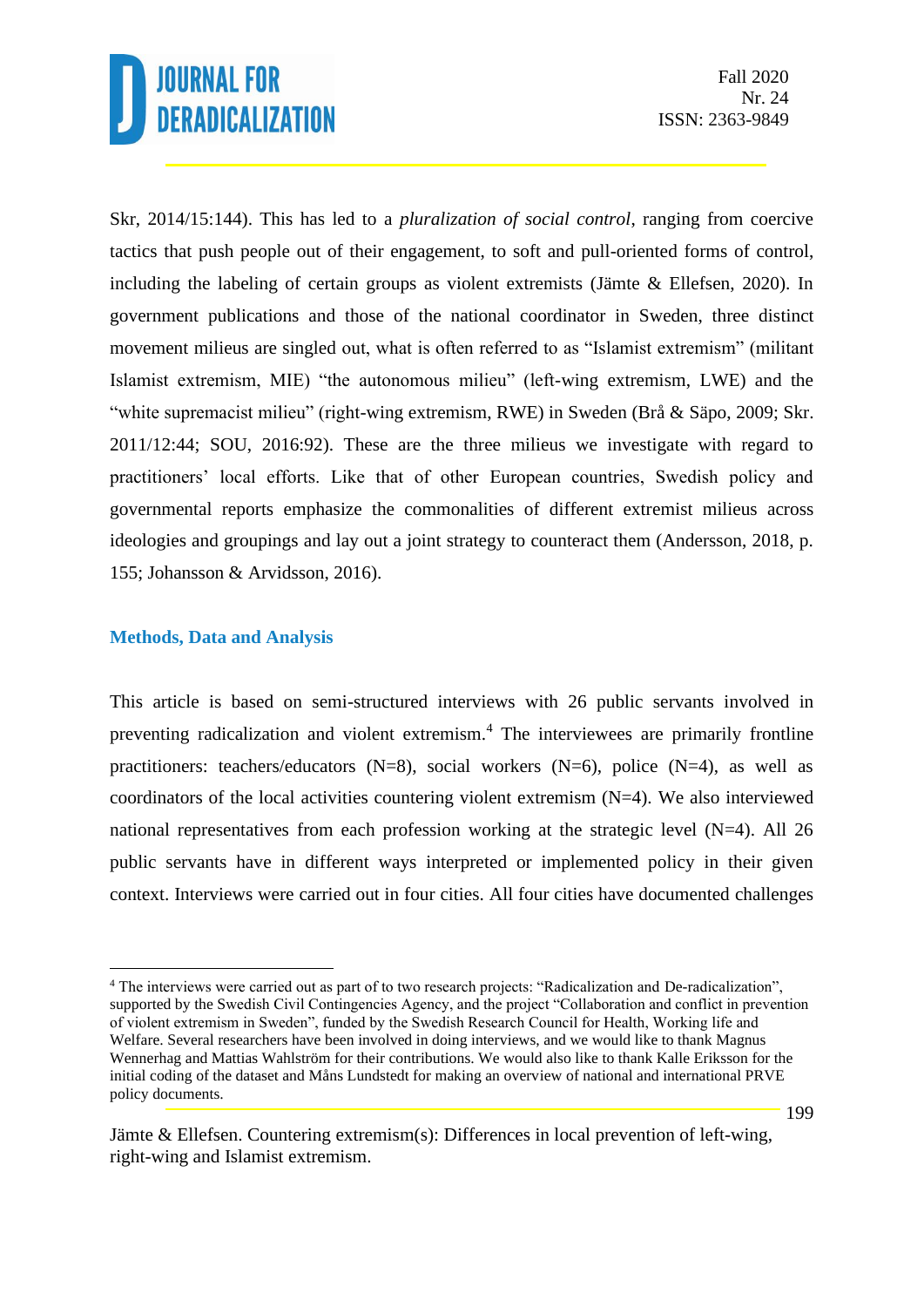with violent extremism<sup>5</sup>, and have worked to develop distinct internal structures to implement PRVE measures.

The interviewees were chosen using two factors; 1) their key position in relation to PRVE work (i.e., they were local coordinators of work countering violent extremism or a national or regional representative of a profession tasked to interpret PRVE policy) or 2) their role as a frontline practitioner (i.e., tasked with the responsibility of implementing PRVE policy). Most interviewees were approached through national or local structures for PRVE work. Some were approached through a chain sampling technique, where one person pointed to others, while some were accessed using the researchers' existing professional networks. Most interviews were carried out individually  $(N=18)$  and lasted from one and a half to three hours. Two interviews were organized as focus groups, in which a total of seven teachers took part to reflect on how they implemented their work in the prevention of radicalization and extremism. Prior to the interviews, respondents received information about the purpose of the research projects, that their participation is voluntary and that they have the right to withdraw, after which we asked for oral consent for their participation in the research project. To ensure the confidentiality of the interviewees, names, localities and specificities regarding their work position have been anonymized. The interviews focused on several broad themes concerning PRVE work, and in relation to this article we have focused on the data concerning 1) their perception of the different milieus, 2) the measures they took, and 3) the challenges and possibilities they experienced in preventive work vis-a-vis the different milieus. Research on local Swedish PRVE work indicates that different professions (e.g., social workers, teachers and police) can have different experiences and perceptions of the three milieus, dependent on their available measures to counteract extremism and entry points into the milieus (Johansson & Arvidsson, 2016). Our aim in this article, however, is to seek out patterns concerning how practitioners perceive and respond to each of the three extremist milieus, independently of practitioners' profession.

<sup>5</sup> According to regional surveys (Nationella Samordnaren mot våldsbejakande extremism, 2016)

Jämte & Ellefsen. Countering extremism(s): Differences in local prevention of left-wing, right-wing and Islamist extremism.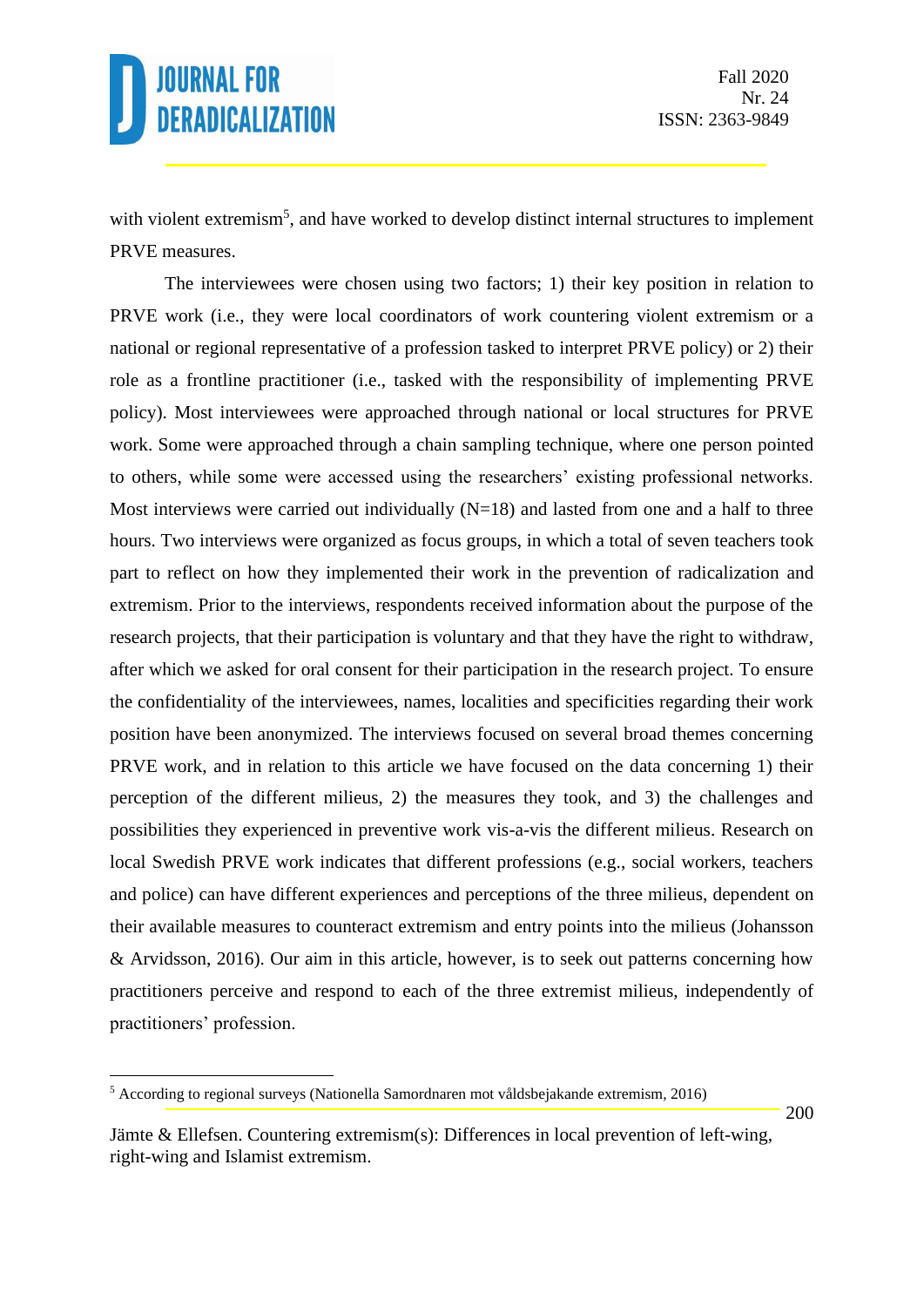The interviews were carried out between 2016 and 2018, and the empirical data reflects the practitioners' perceptions of the milieus at the time of the interviews. In this period, violent extremism was vigorously debated in Swedish society, especially in relation to foreign fighters and Islamist extremism. This is reflected in the interview material, as many practitioners tried to make sense of these developments. The local prevalence and long history of measures taken against the far-right was also a repeated reference point for many interviewees. To make comparisons across the three targeted milieus possible, we paid special attention in the interviews to the practitioners' views of PRVE work in relation to the radical left. This is a neglected topic in research on PRVE (see Jämte & Ellefsen, 2020; Jämte & Wennerhag, 2019; Wennerhag & Eriksson, 2018; Windisch, Ligon & Simi, 2017 for notable exceptions), and by focusing on this milieu we highlighted an important point against which the other two milieus could be compared.

The transcribed interviews were coded and analyzed using Nvivo, following the principle of inductive thematic analysis. Thematic analysis is an approach to identify, analyze and report patterns (themes) found in empirical data, which can be applied across theoretical and epistemological approaches (Braun & Clarke, 2008, p. 78). Our application of this method involved identifying the parts of the interview transcripts germane to our main empirical questions concerning practitioners' perceptions of and responses to the different milieus. In relation to these two broad areas, codes were created, refined and combined, resulting in the gradual identification of subthemes. With regard to differences in *perception*, we focused the analysis on the practitioners' understanding of each milieu, scrutinizing if and how the milieus were perceived as threats, and if so, to what or whom, and why. With regard to differences in *responses*, we focused the analysis on the type of measures used, the practitioners' aims and the challenges they encountered. We used the resulting structure of themes and subthemes as a guide for reporting our findings below.<sup>6</sup>

<sup>&</sup>lt;sup>6</sup> The quotes used in this article have been translated from Swedish to English by the authors. We have made consistent efforts to stay true to the original wording, but minor adjustments have been made to enhance readability.

Jämte & Ellefsen. Countering extremism(s): Differences in local prevention of left-wing, right-wing and Islamist extremism.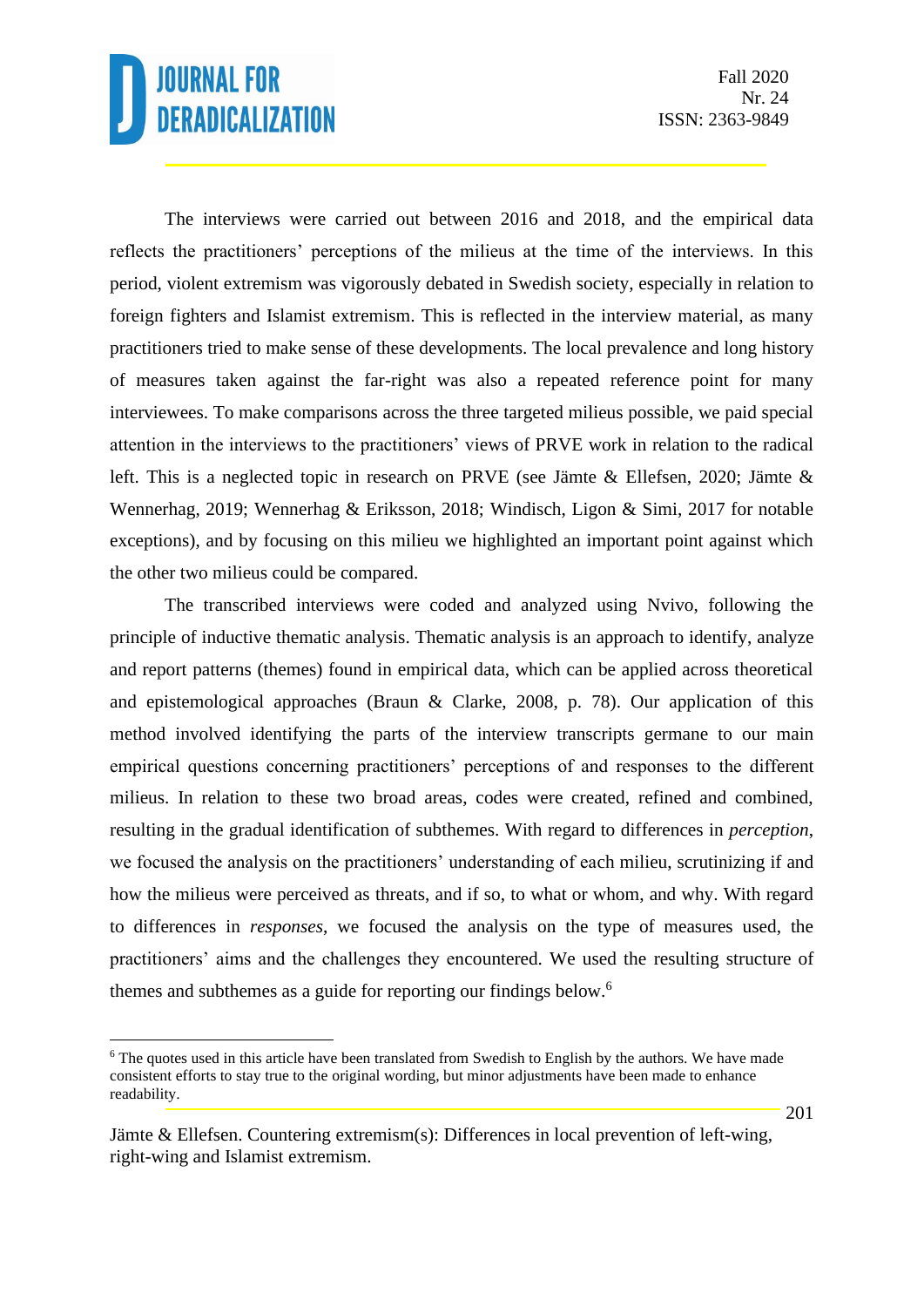

#### **Differing Perceptions and Responses to Right-Wing, Left-Wing and Islamist Extremism**

Our analysis provides an aggregated picture of how practitioners experience differences between the three extremist milieus. First, we lay out two sections on the practitioners' perceptions of the milieus, as they are seen to differ in the threats they represent, and their core values. This is followed by a section on differences in practitioners' responses, in particular the challenges they experienced in relation to each milieu.

#### *The different milieus as different threats*

In this section we highlight differences in how local practitioners perceived the type and level of threat associated with the extremist milieus. By type of threat we refer to the forms of political violence used by each milieu, and by level of threat we mean the extent and intensity of activity. Our analysis shows that local practitioners balance two main influences when they assess the threats associated with each milieu: 1) national PRVE policy and extralocal prioritizations and 2) their own local experiences and situation*.* The interviewees often experienced these influences as conflicting, creating an ambivalence regarding how they should assess the threat of each milieu.

#### Extra-local prioritizations

202 The interviewees described their efforts to prevent radicalization and violent extremism as regulated and influenced by a range of extra-local sources. Referring to national policy, interviewees described a formal mandate to address all types of extremism and to remain objective in relation to "different threats" and "challenges to democracy." At the same time, practitioners often experienced extra-local pressure to prioritize certain milieus over others, which affected the focus of their local work. According to the interviewees, their primary focus was directed at MIE, less at RWE, and almost none at LWE. This ranking was influenced by a range of sources: national and international risk assessments, educational efforts and conferences on PRVE, political debate and public interest in different types of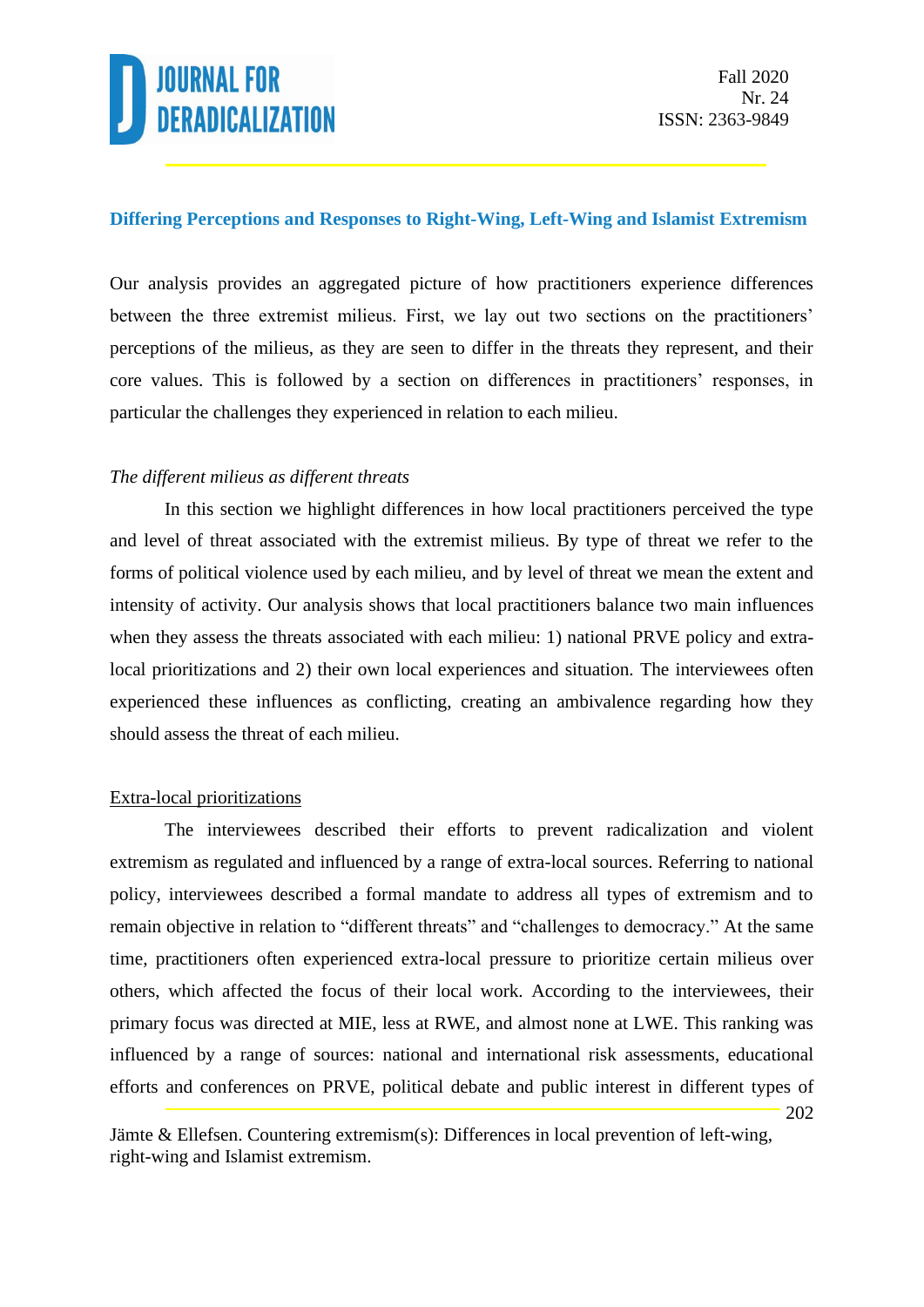extremism. An example of the different emphasis on each milieu comes from Anna, a social worker who had taken part in several educational efforts to address radicalization and violent extremism. She described an obvious imbalance in the attention given to the three milieus, both locally and nationally:

Jihadism has probably taken 90 % of the space. [...] The left, maybe 1 % ... or at least very little, I shouldn't exaggerate. I'm trying to think of the last [national] conference, how much talk was there about the left? I can't think of one single seminar [...].

The practitioners often explained the dominant focus on militant Islamists in relation to contemporary societal developments, primarily the occurrence of terrorist attacks in Sweden and internationally, as well as the phenomena of foreign fighters departing to and returning from Syria. According to the interviewees, these developments had created widespread fear of terrorism and a general emphasis on MIE, which affected what type of PRVE work was seen as most urgent. Johan, a policeman working with educational efforts on PRVE, described how the threats associated with the milieus were a reflection of national threat assessment and the current fear of terrorist attacks.

Now and then I read on our Intrapolis [internal police registry] [...]. To be honest it is only issues related to Islamism that are connected to terrorism [...]. When we talk about threat assessments it's only Islamism, never white supremacists [RWE] or the autonomous milieu [LWE]. So, in relation to each other, there is a ranking, some are ranked higher than others.

#### Local experiences

In interviews with local practitioners, the extra-local priority of militant Islamists was often contrasted with the local prevalence of other types of extremism, in particular RWE. Indeed, for some municipalities, foreign fighters and recruitment of militant Muslims were

Jämte & Ellefsen. Countering extremism(s): Differences in local prevention of left-wing, right-wing and Islamist extremism.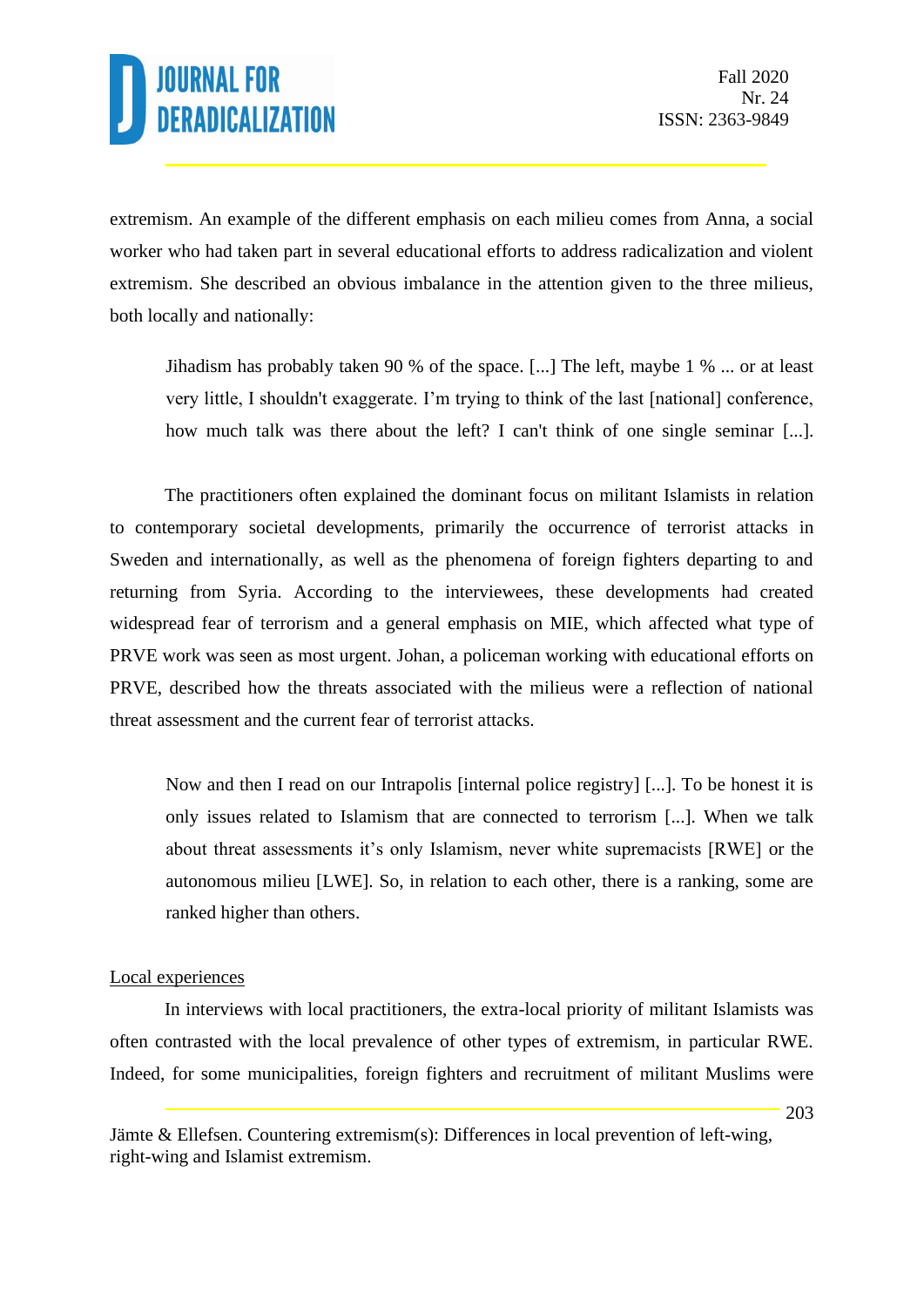indeed described as a recurring problem. But even in these locales, RWE was often considered a more pressing and prevalent issue. For instance, Mikael, a social worker working with PRVE in one of the municipalities that have had a high number of foreign fighters, said:

The greatest concern we have in Sweden is not related to jihadism. If we are to talk about an internal democratic crisis or domestic challenges related to the violence affirming extremist milieus, then it is the right-wing extremists that constitute a much bigger threat, and a much greater problem.

The quotation above describes a situation similar to that of many local threat assessments. In a survey of the local prevalence of extremist groups in Swedish municipalities, 51 municipalities out of 290 stated that violent extremists were active in the local environment: 41 identified RWE, 30 MIE and 12 LWE (Nationella samordnaren, 2016). Similar patterns can be found in other evaluations (Andersson Malmros & Mattson, 2017; Sivenbring, 2018, Nationella samordnaren, 2017). While far-right extremism is considered a more widespread phenomenon locally, the threat of militant Islamism was primarily seen as connected to certain areas of larger cities (cf. CVE, 2020a, 2020c). In the interviews, the radical left was rarely considered an issue at all, and not seen as a prevalent threat in local settings (see also Jämte & Wennerhag, 2019; MUCF, 2017; Sivenbring, 2018). According to Linda, a municipal employee working to prevent and counter extremism, the discrepancy between the overwhelming focus on Islamist extremism and the local presence of RWE often led to a cognitive dissonance about local priorities:

It creates a rather great cognitive dissonance; that the fear is about one thing [MIE], while in practice it is the white power milieu [RWE] that is the primary concern for many [municipalities] [...]. We have public servants with protected personal data because they are being threatened by the right-wing extremist milieu. And that is a totally different type of democratic issue; it is a threat to our own democratic

Jämte & Ellefsen. Countering extremism(s): Differences in local prevention of left-wing, right-wing and Islamist extremism.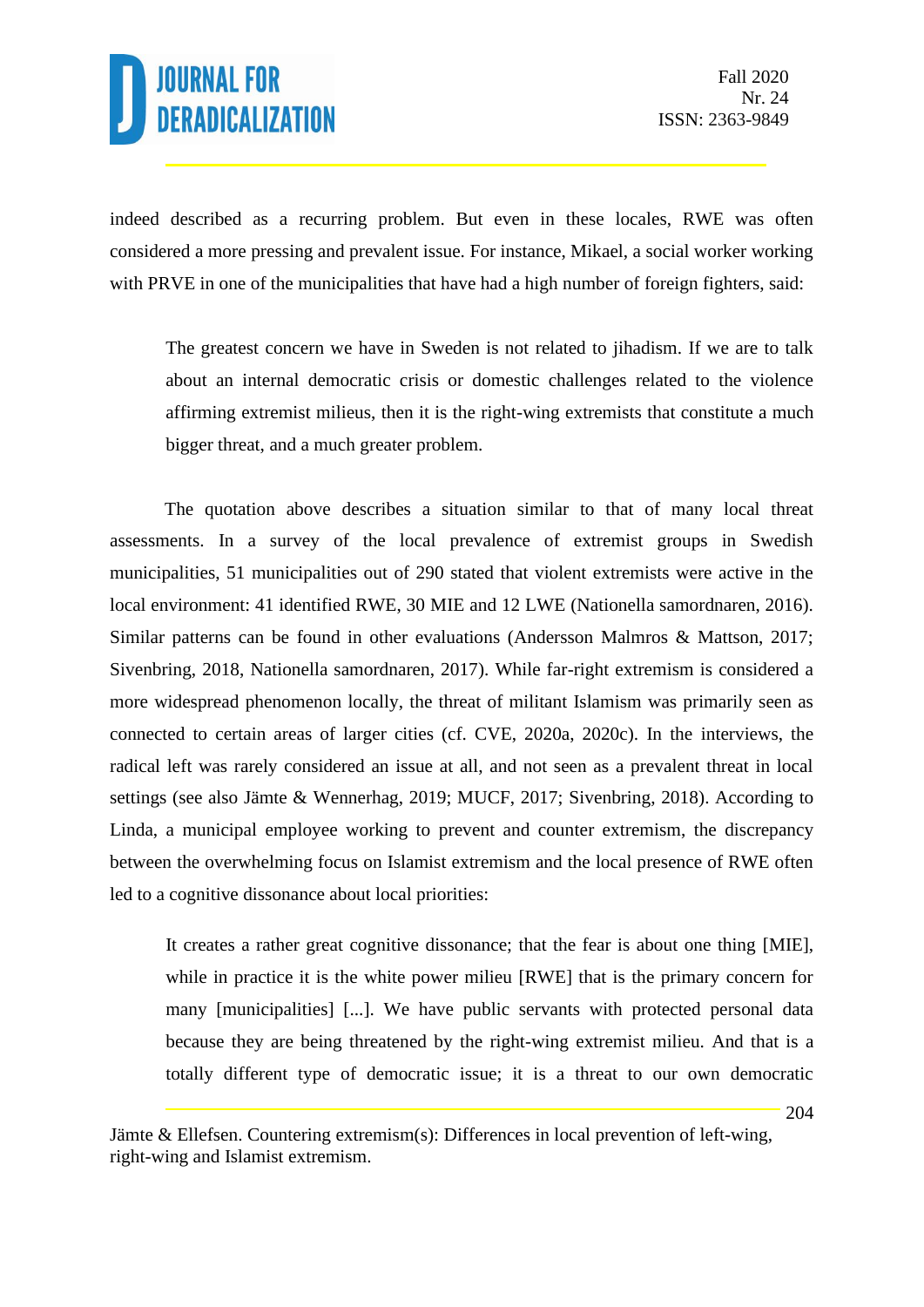institutions [...]. Compare it to a bomb exploding somewhere. That is obviously also a threat, but they work in very different ways. One [MIE] represents a very acute situation, the other [RWE] is more low-intensity terror.

### Types of threats

As expressed in several of the quotations above, the milieus were seen to represent different types of threats*.* MIE was primarily described as a sporadic, indiscriminate and "invisible" threat, connected to few, albeit horrific, terror attacks targeting civilians. In contrast, RWE was often seen as an ongoing, visible threat, primarily responsible for violence and hate crimes targeting specific groups, as well as challenging local democratic institutions in the form of threats and confrontational behavior against local politicians and civil servants (on- and offline). Karin, who interprets and implements PRVE policy for social workers, illustrated the different perceptions people have of the two milieus:

Right-wing extremism is perhaps more distinct [...]. They [...] want to stand in public spaces and proclaim their message. They [...] go after politicians, being threatening, pushy and unpleasant, like… aggressive. While violent Islamists, they operate in silence and just strike.

The third milieu (LWE) was primarily seen by the practitioners as being a threat described in policy, but rarely noticed or experienced as such at the local level (see also Jämte & Wennerhag, 2019). When mentioned, LWE was mainly connected to property damage, targeted actions against opponents and turbulent counter-demonstrations, primarily against the far right. Several practitioners, however, referenced higher levels and severer types of leftwing violence in the 1990s and early 2000s, and contrasted this to the current situation where they rarely observed any left-wing violence. Like the other interviewees, Anna had never had (or heard about) any PRVE case concerning LWE, which she understood as a result of the different types of threat associated with each milieu: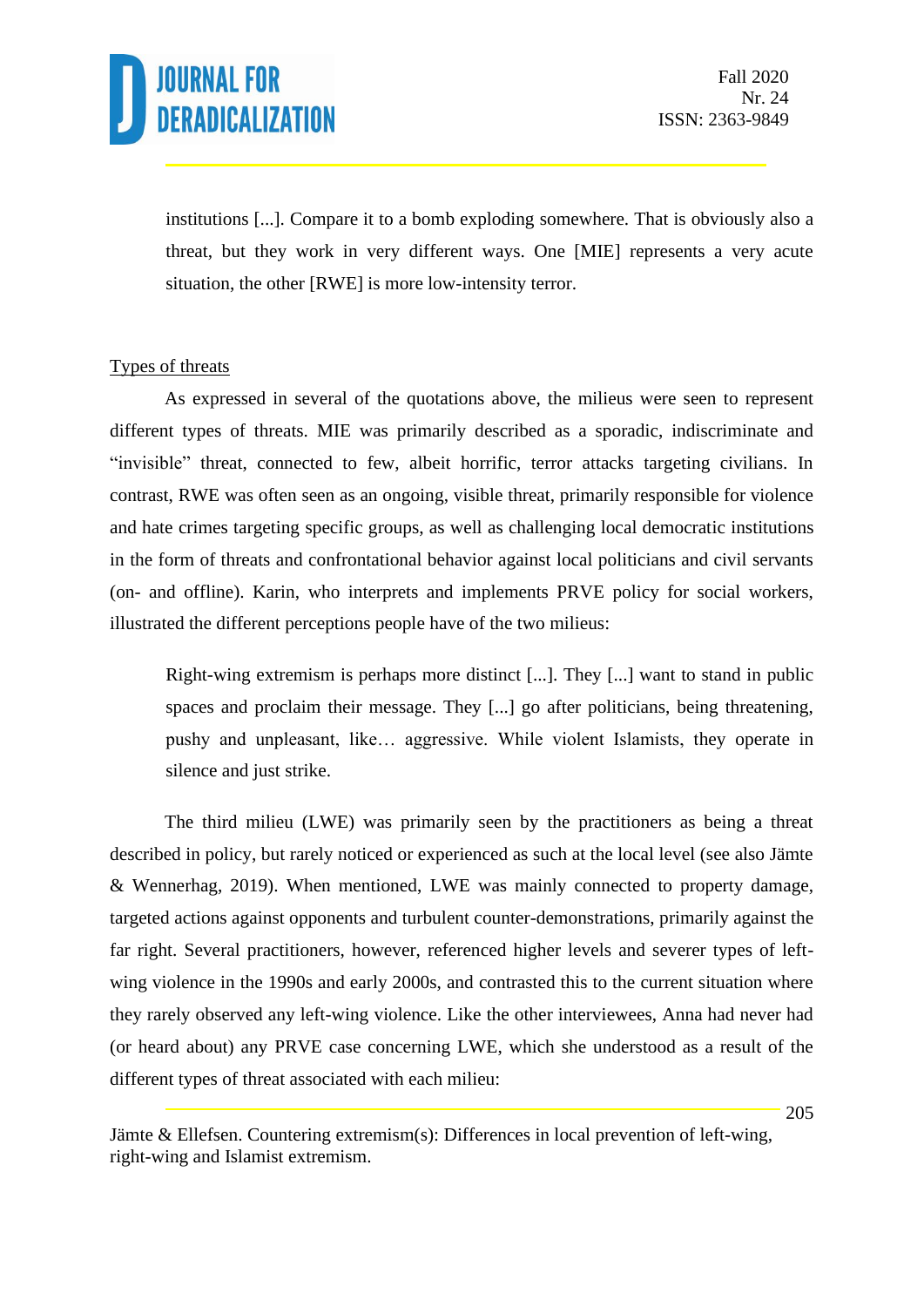I have never had one [a case or call of concern]. And I have never heard that any of the others have received calls concerning the left, actually. I don't think people believe that: "here comes a left-wing activist who is going to blow up a school", which is what some think about a jihadist [...]. You don't think the same "terror-thoughts" [in relation to LWE], so there's not the same level of concern.

The different threats associated with each milieu also reflect in calls from the general public to the national hotline (Orostelefonen), which was established in 2017 to provide advice on issues related to extremism. Between February 2017 and May 2018, 154 calls were received. Fifty-three concerning general questions on extremism, 62 on religious extremism, 36 on RWE and three on LWE (Sivenbring, 2018, p. 26).

The discrepancy between how policy documents present the milieus as equally important, external pressure to prioritize certain milieus and the local prevalence of different extremist groups made some interviewees question the way the concept of "violenceaffirming extremism" was presented in policy. Some questioned the inclusion of all three milieus under the same umbrella, while others described the inclusion of all three milieus in policy as an effort to "mask" the fact that MIE was the primary focus of Swedish PRVE measures. The other two milieus were often "downplayed" (primarily RWE) or only included to make policy "remain neutral" (primarily LWE). An example of this comes from Olof, a policeman working with PRVE measures:

Do you want me to be totally honest? When it comes to the work of the [national] coordinator, it feels like they have brought in a bit of the right, and a bit of the left as an excuse to talk about what everyone has been most afraid of [MIE]. [...] We have [worked with] the white power [RWE] and autonomous milieus [LWE] before, and there was no coordinator for that. [...] Suddenly we added a milieu [MIE] that everyone wanted to talk about, but then it became politically incorrect to do so. So they wanted to balance it all.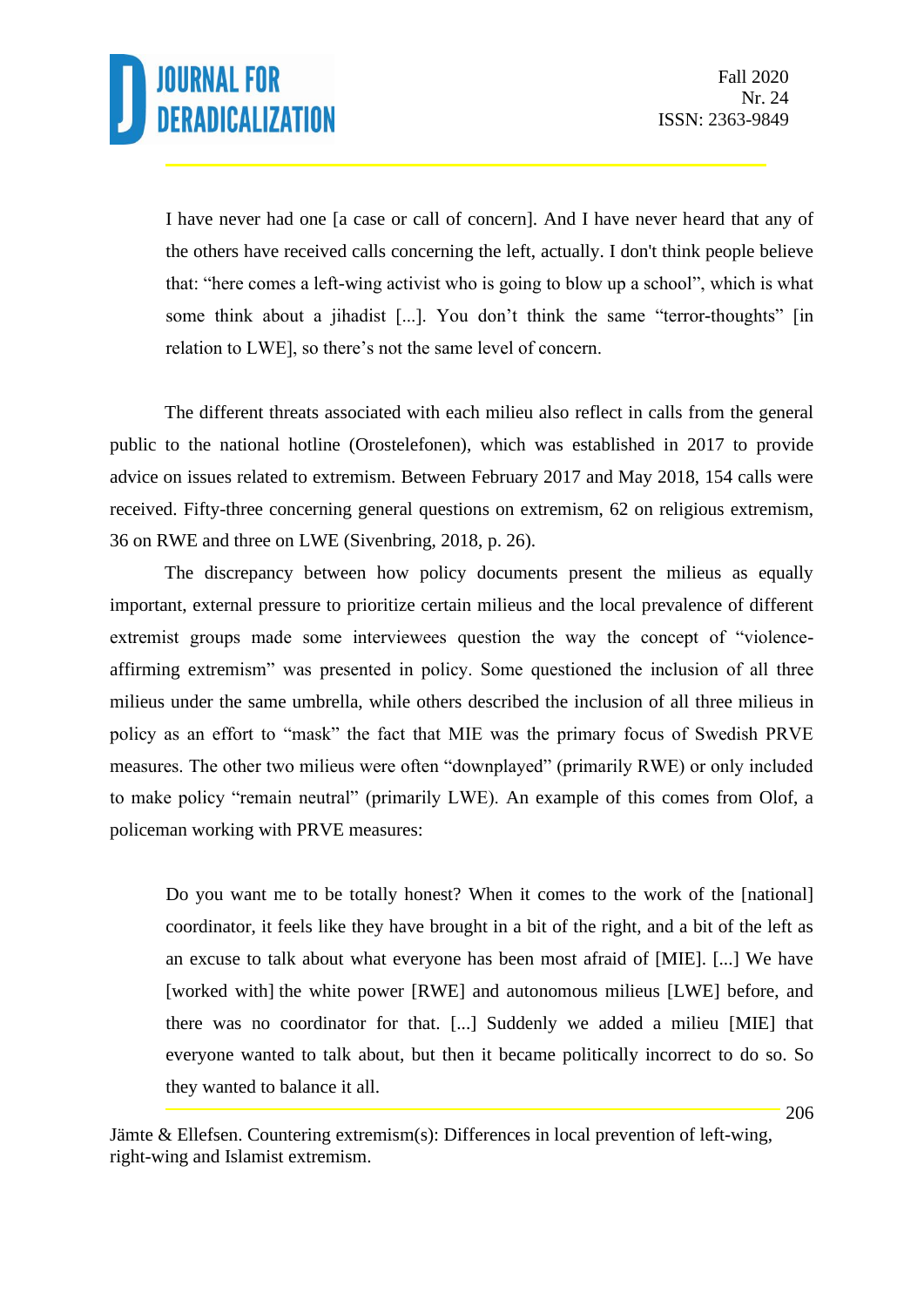207

In sum, the three milieus were described as markedly different in the *type of threat* they represented, ranging from sporadic and indiscriminate terrorism and mass violence against civilian targets (MIE), to hate crimes and threats to local democratic institutions (RWE), to property damage, counter-demonstrations and disturbance of the public order (LWE). For many of the practitioners, the experienced *level of threat* associated with RWE often came into conflict with extra-local prioritizations and expectations of working primarily on MIE. This created discord for some practitioners, as they felt pushed into carrying out a mission in which they did not fully believe in or feel aligned with.

### *The differing core values of the milieus*

The practitioners differed markedly in their views about the core values of LWE, RWE and MIE milieus. In this section we analyze practitioners' descriptions of to what extent these values are seen to resonate with dominant values in Swedish society, as they saw them. We also show how the degree of affinity or distance between societal norms and the milieus' values affect the social stigma attached to each milieu.

From our analysis, it is clear that the practitioners experience differences between the core values of each milieu, and that these differences affected their view of the milieus. Many practitioners were understanding and sympathetic to the values of the radical left, but condemned their use of illegal or violent protest tactics. In relation to the radical right, some interviewees understood their line of thought, but were distinctly antipathetic towards their core values. The greatest lack of understanding and antipathy was voiced about the values of Islamist extremists. A quote from Dan, a local coordinator, is illustrative of how several practitioners distinguish between the milieus' core values:

In some ways, it is the equal value of all that the left-wing movements proclaim, and it is more sympathetic than a black-and-white worldview, even if it also is in a sense, when they cross the line and use violence... To me, it's a bit different, I am not really sure why. But the hair on my back doesn't stand up when I hear an agitated left-wing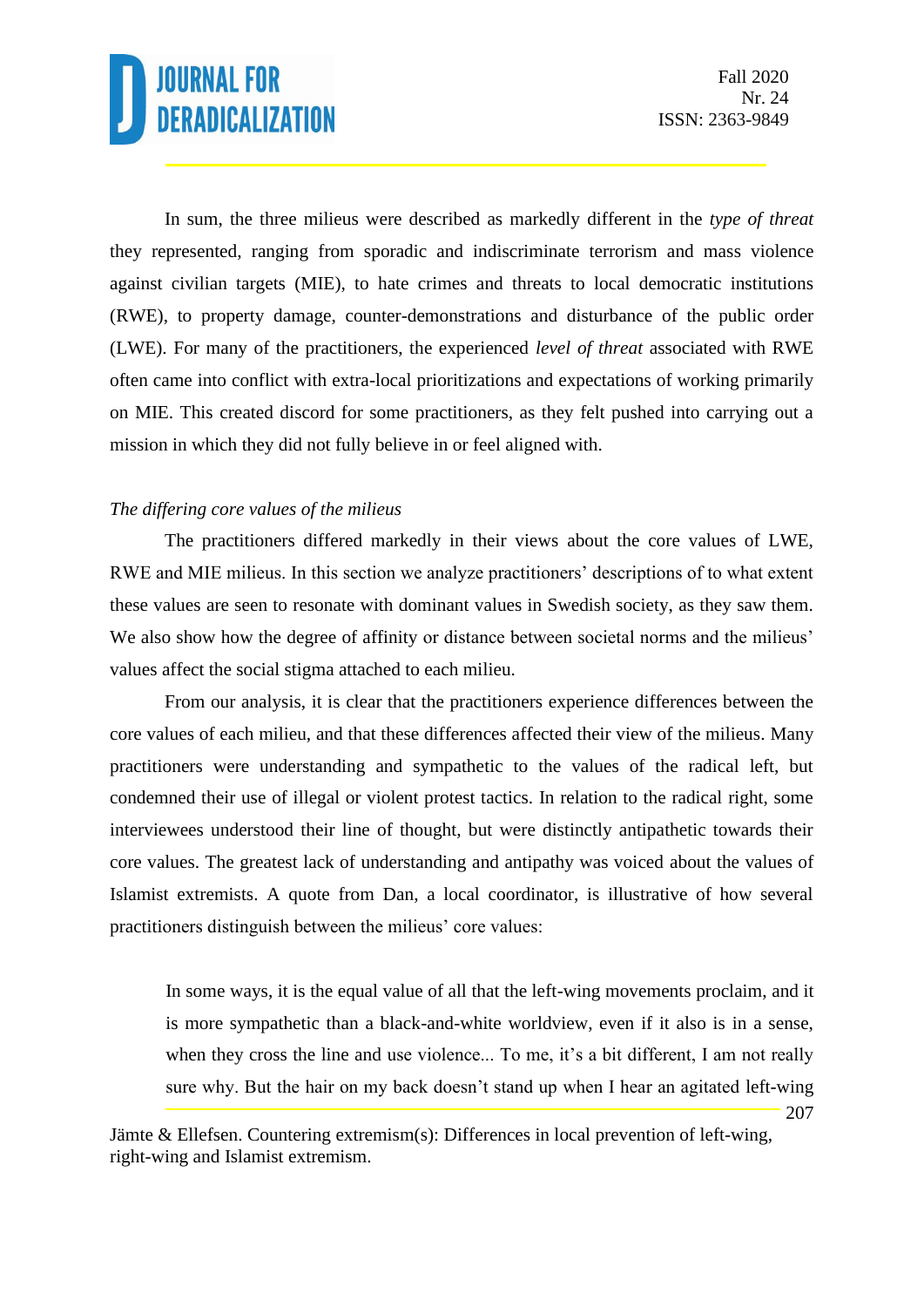speech like it does when I hear someone from the right... it really gives me the chills. [...] And I believe that those who are given the absolute least amount of space in society, now I am bantering a bit, but that's the Muslims [MIE].

Similar to the pattern described above, the analysis shows that the practitioners position the milieus differently in relation to what they considered to be mainstream values in Sweden. According to several interviewees, the militant Islamist milieu represented the biggest clash with mainstream values, followed by those of RWE. Numerous practitioners talked about how the core values of the LWE were more aligned with those of the wider society. The values they associated with LWE were rather described as radicalized mainstream values, and thus seen as more legitimate in a liberal democracy (see also Nationella Samordnaren, 2015). According to the practitioners, this was also why LWE was less marginalized by the general public, compared to the other milieus. As Karin, a social worker, said:

There is another type of tolerance for left-wing extremism, like: "Ok, you were young and radical and spray-painted fur shops and smashed windows". People might think that it was foolish and criminal, but the person would not be stigmatized for the rest of their life, generally in society. But, if you say: "Yeah, I traveled to Syria and joined ISIS because I liked their methods and tried to establish a Caliphate" - that would be very much stigmatized.

208 Our analysis makes it apparent that the difference between the experienced core values of the milieus and mainstream values was seen as decisive for the degree of social exclusion and marginalization activists faced in wider society. While the interviewees expected that members of MIE and RWE milieus would be heavily stigmatized, LWE activists were seemingly much less so. It was noted by some interviewees, however, that values previously associated mainly with RWE groups have become more widespread and normalized in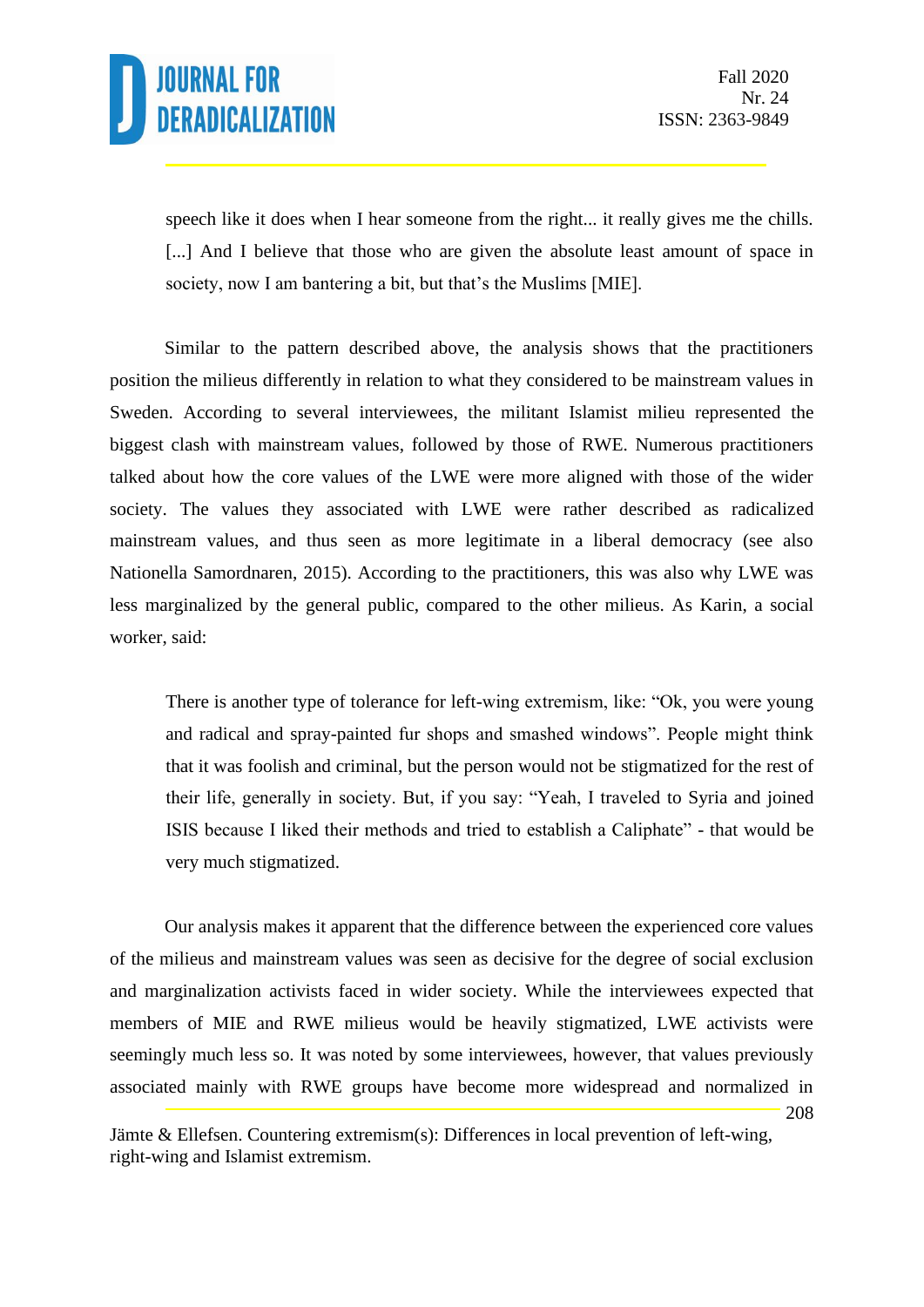Sweden, as well as in other European countries. According to the practitioners, this meant that people from RWE milieus did not necessarily face the same level of rejection and exclusion by the general public as they had ten to twenty years ago (c.f. Linden & Klandermans, 2006).

In sum, the analysis shows clear differences in how interviewees describe the core values of each milieu and situate them differently in relation to what is seen as dominant values in Swedish society. Regarding LWE, the use of violence was the crucial problem for participants, not the values themselves. For the other two milieus, however, both values and practices were seen as problematic and dangerous. These perceived differences, independently of how accurate the perceptions were, are important because they are likely to affect practitioners' understanding of the potential for counter-responses to the milieus, which we attend to in a subsequent section. It is also evident that the level of social stigma attached to involvement in the three milieus situates them along a continuum of closeness and distance to what are considered mainstream Swedish values. This is, however, contingent and may change over time. A milieu's position on this continuum is also likely to be indicative of the degree of challenge of reintegrating persons who seek to exit that milieu (see following section).

#### *The different challenges of responding to the milieus*

In this section we attend to the challenges practitioners experienced when responding to the three milieus. We have identified three areas where the milieus clearly differ from each other: 1) the potential for exit and re-integration, 2) the entry points for preventive measures, and 3) the signs of radicalization.

#### Exit and re-integration

Practitioners pointed to three areas in regard to exit measures and assisting people to leave extremist milieus and re-integrate into mainstream society (see Hansen & Lid, 2020; Koehler, 2016; Marsden, 2017 on exit measures) that differed from milieu to milieu: the level

Jämte & Ellefsen. Countering extremism(s): Differences in local prevention of left-wing, right-wing and Islamist extremism.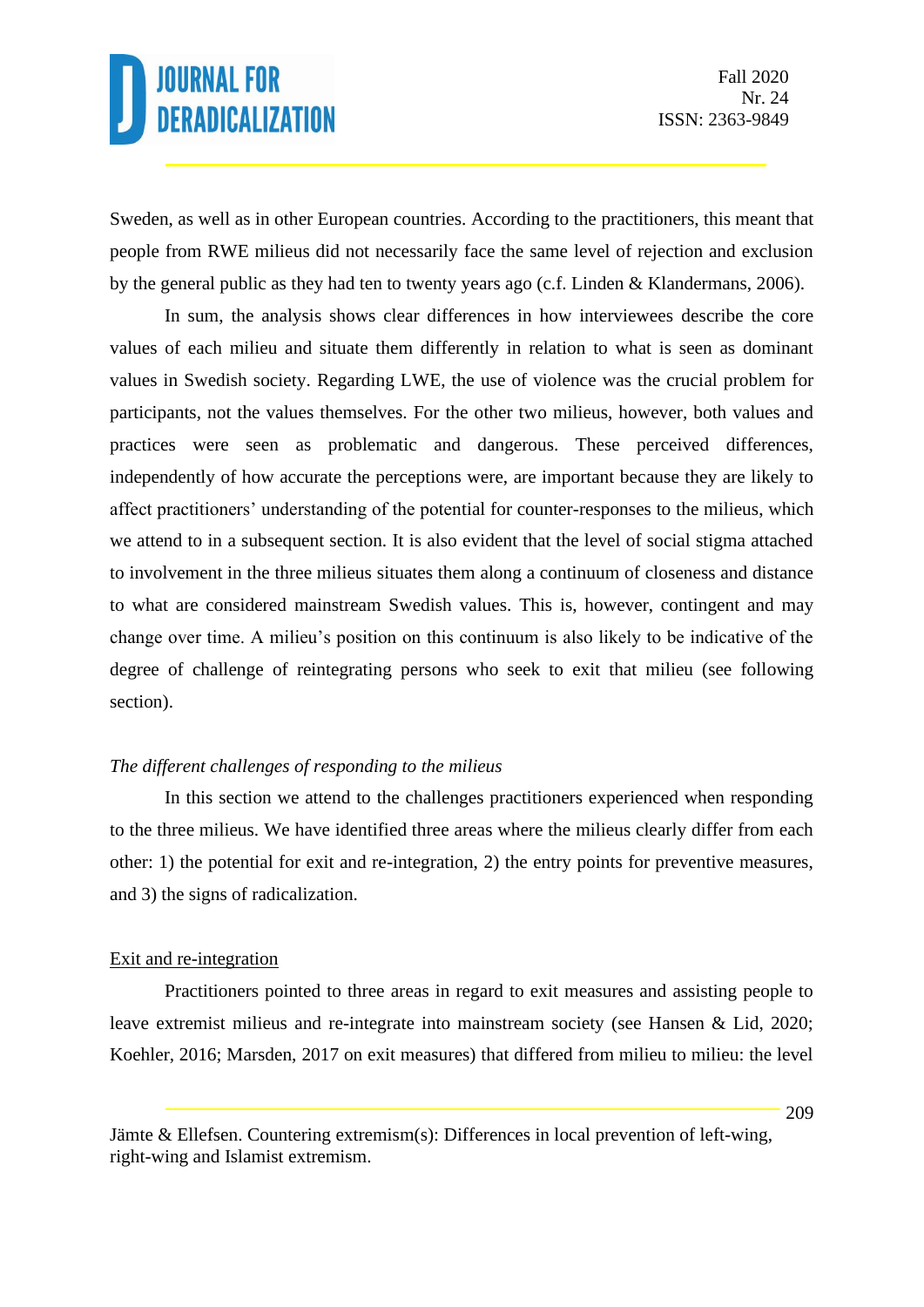of internal sanctions for defecting, the degree of social stigma activists faced when exiting and the availability of exit programs.

A recurring theme in the interviews was the risk that activists faced when attempting to leave the milieus. According to the practitioners, leaving militant left groups rarely involved threats from fellow activists, and organizations seldom dictated whether or how a member could leave. The extreme right and militant Islamist groups carried out much more stringent sanctions, which often involved personal risk and major life and social changes for those wanting to leave. According to interviewees, the degree of intra-movement sanctions also affected the general public's view of each milieu. Chris, working with PRVE in local authorities and regions, elaborated on this point:

One thing that separates left-wing extremism is the degree of social acceptance the day someone wants to leave. It's not like they need to turn to Fryshuset [Swedish exit project] in order to defect. They can, rather, just stop. […] Milieus that you are not allowed to leave [RWE and MIE]… and traditional criminal milieus as well [...], their participants cannot leave unpunished. I think that makes people perceive them as more dangerous; social acceptance is more limited for milieus that you cannot leave voluntarily.

According to the practitioners, the degree of social acceptance or stigma also affected the activists' possibilities for re-integration. Given the experience and views of practitioners, exit and re-integration were often unproblematic for activists from LWE milieus, but more difficult for RWEs and most challenging for MIEs. In line with what was said about the discrepancy between core values of the milieus and dominant societal norms, many interviewees emphasized that it was easier for LWEs, in comparison with RWEs and MIEs, to re-integrate and pursue a "normal" life after exiting, partly because the threshold for their social acceptance and inclusion by the surrounding community was lower.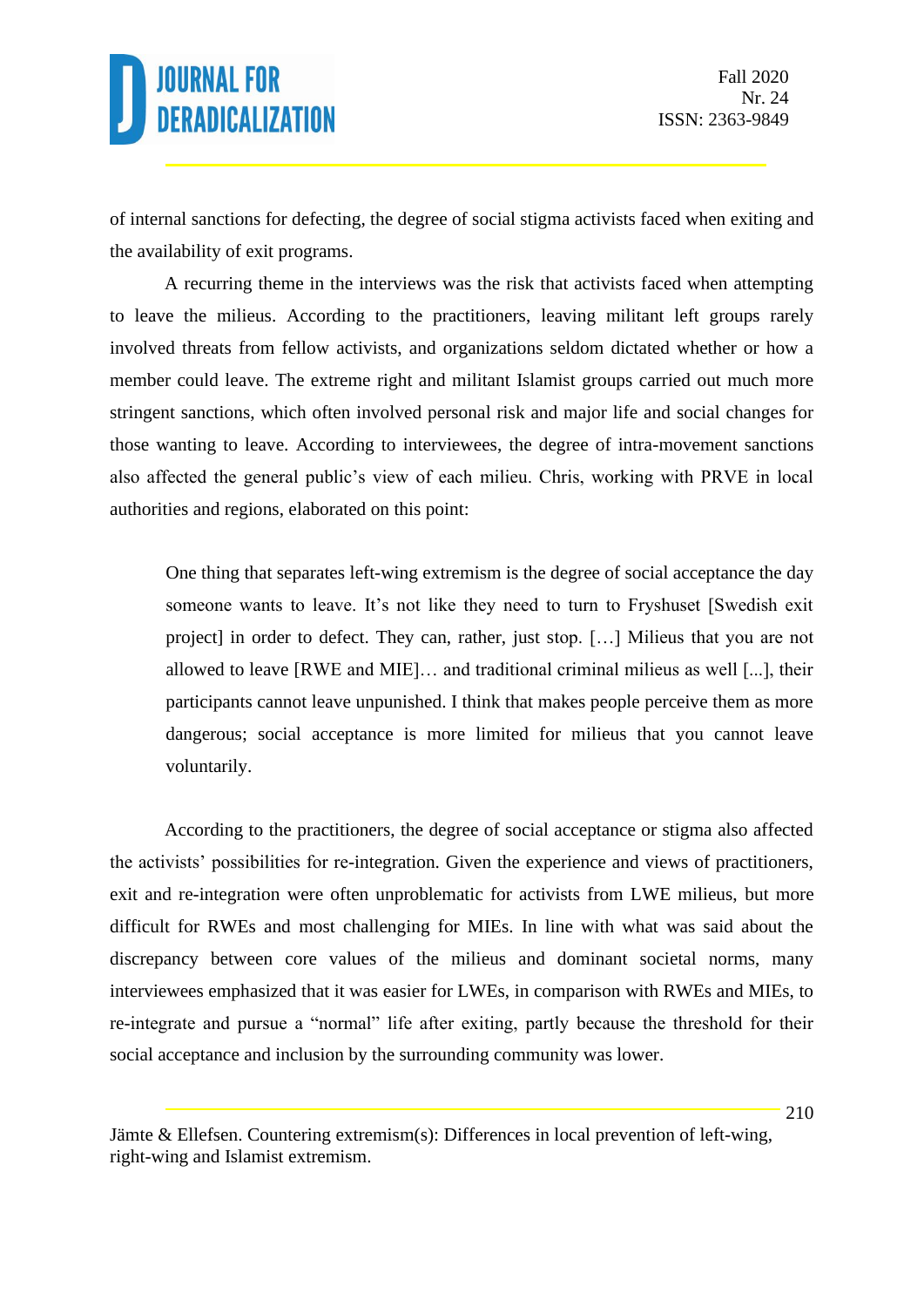211

The interviewees also emphasized the uneven availability of exit programs. In relation to RWE, practitioners frequently referred to the Swedish Fryshuset, a foundation that has been assisting right-wing extremists to alter their life course for more than three decades (Mattsson, 2018). With regards to MIEs, practitioners more often connected the possibility of exiting to traditional social work, by targeting individuals, their social networks and the communities they lived in (e.g., Lindekilde, 2016). The interviewees offered no examples of the far-left, and exit measures were neither described as a priority nor a necessity. Many former left-wing militants were seen to retain their values and political engagement, but adopting more conventional forms and institutional channels for protest and politics as they aged.

For some interviewees, the availability and necessity of exit programs was also connected to the type of transformation deemed necessary for a person's de-radicalization, whether this transformation involved behavior, beliefs, or both. Dan, a local coordinator:

When it comes to right-wing extremism and exit projects they usually leave their ideology behind, they cut. They don't just disengage from violent criminal behavior, but they also rethink things, they are helped to do so, or do it on their own. [...] You come to see the world in a more nuanced way. In relation to the left-wing, is it like that? What would the change be there? And with religious... [extremism]? [...] Many of those who are easily recruited to these types of movements have a really shallow understanding from the beginning, and a deepened understanding rather adds nuances. So,[...] one can leave it [religion] behind as well, but one can also make it more nuanced and deeper, maybe become even more religious than before leaving for Syria.

In sum, the necessity for exit strategies was seen to be heavily affected by internal movement characteristics, such as the degree of sanction meted out to those who sought to defect, and also societal factors, like the degree of social stigma activists faced when attempting to change their life course. Also, the need for and availability of exit programs varied. While there is a long history of specific exit programs for RWE, working with MIEs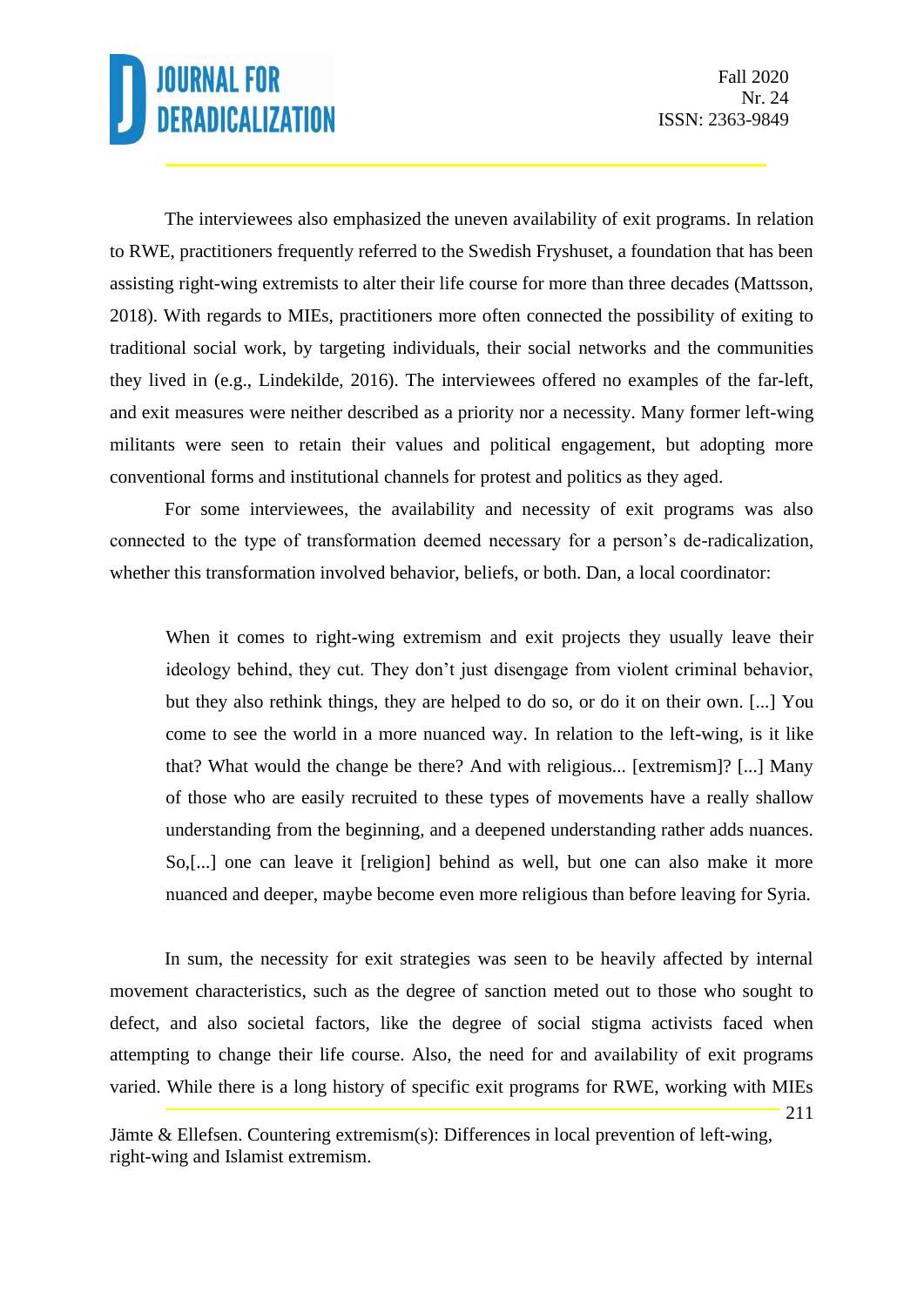212

seems more dependent on conventional social work. In relation to LWE, exit work was not deemed necessary and the practitioners did not know of any exit programs for this milieu.

### Entry points into the milieus

The employment of preventive measures presupposes the presence of "entry points," or "access points," to individuals at risk of radicalization or those already engaged in extremist milieus. Our analysis shows that practitioners encountered different social characteristics and personal biographies of those engaged in each milieu, differences that affected how, why and on what grounds the practitioners came in contact with these individuals.

Interviewees described individuals engaged in RWE or MIE as often having a range of interconnected social problems, from social exclusion and mental illness, to drug abuse and criminal behaviour, to living in socially and economically deprived communities. These social problems sometimes opened avenues for personal contact, either initiated by the police or social services, or by the targeted individuals themselves in search of help or services from local agencies. Practitioners gained entry into the lives of targeted individuals through the services they provided, making it possible for them to address, directly or indirectly, the (risk of) affiliation with extremist milieus. Establishing such entry points was also important in order to obtain more information about the person and for engaging in multi-agency collaborations and measures to both monitor and assist the individual in question (Ellefsen, forthcoming a). Olof, a police officer, described the disparate social biographies and problems he observed in his work:

When we were dealing with individuals [from RWE], at least those who were the furthest out, those that weren't the real idealists, they were quite broken. They had witnessed violence, or experienced violence while growing up, perhaps even drug abuse within the family. They were often drunk when they committed certain acts [...] So, there was a way of working with these individuals. In the other, the Islamist milieu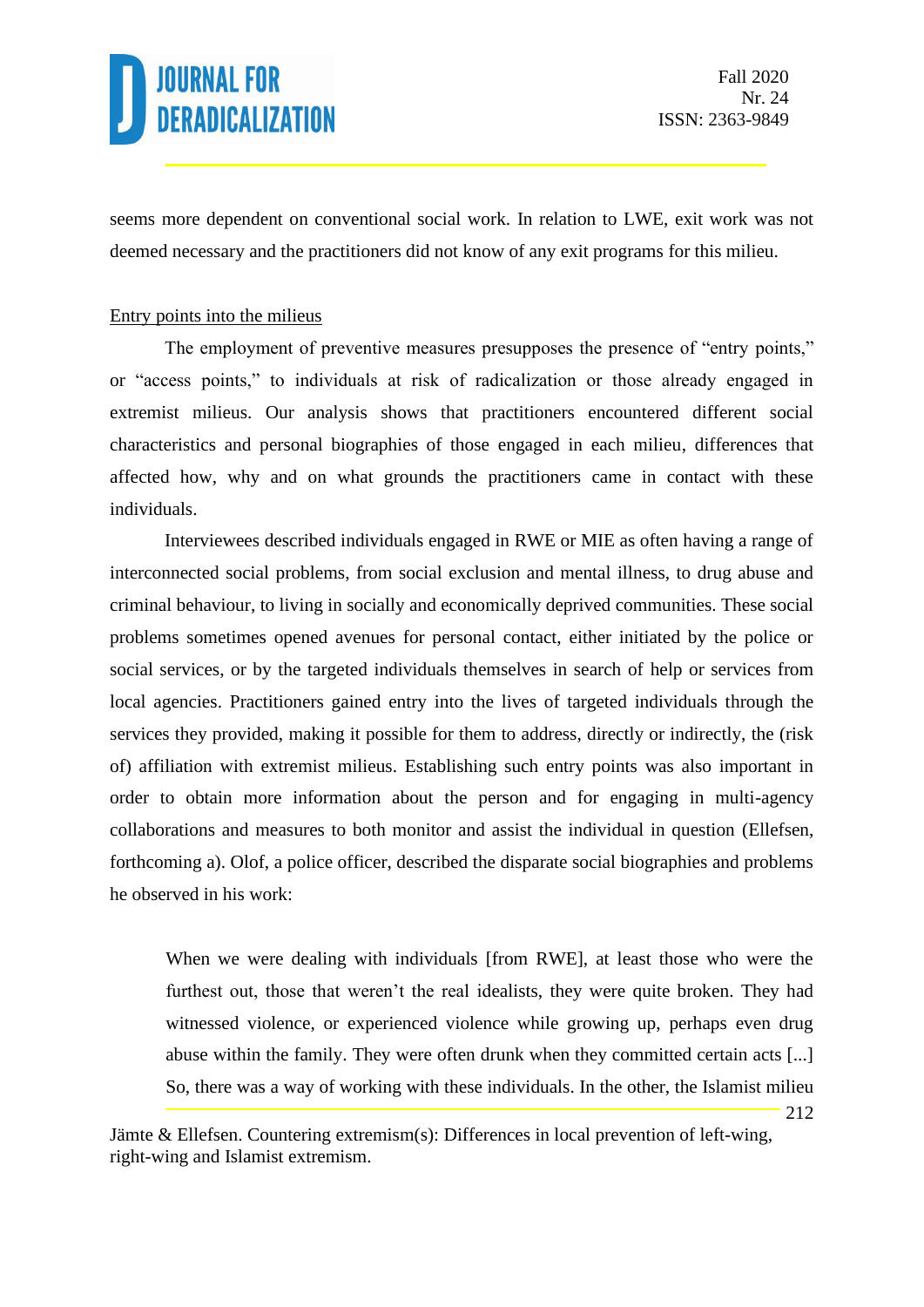

213

[...]; it often occurs in suburban areas where drugs are close at hand; there is criminality; there are concerns for the family [...] often several public agencies are present. Usually, there is an entry-point through something; public employment programs or things like that. Regarding the autonomous milieu [LWE], lastly, it's the most challenging, because it's more socially accepted.

As hinted at in the quotation above, the interviewees rarely see entry points in relation to LWE. Persons affiliated with LWE were generally described as coming from the middle or upper class, as being more educated, socially connected, well off economically, as well as living in stable communities, which often left front-line practitioners with few or no accessible entry points (cf. Rostami et. al, 2018; CVE, 2020b). For instance, teachers we interviewed reported that they rarely had access points for PRVE work with students sympathizing with or engaging in the radical left as their views seldom contradicted the curriculum. As Henry expressed it:

Regarding [LWE] I haven't really observed that much, I would say. It is a group I have seen very little of [...], at least that I know of. And that goes for every school I have worked in. When we are discussing values that are further to the left, I often think - when there are strong opinions - it's usually [...] about solidarity; that we need more solidarity. I rarely think it ends up on an extremist level; that we need to revolt; that we need to fundamentally change things. It is, rather; this is missing in society, or we need more of this. I experience it as more challenging [with LWE], I don't know what signs [of violent extremism] to look for.

The police officers we interviewed provided more descriptions of interactions with LWE activists, in particular in relation to street protests. However, according to the officers, the leaderless and non-hierarchical nature of organizations and activists' reluctance to cooperate with the police made it difficult to identify key activists and establish contact or

Jämte & Ellefsen. Countering extremism(s): Differences in local prevention of left-wing, right-wing and Islamist extremism.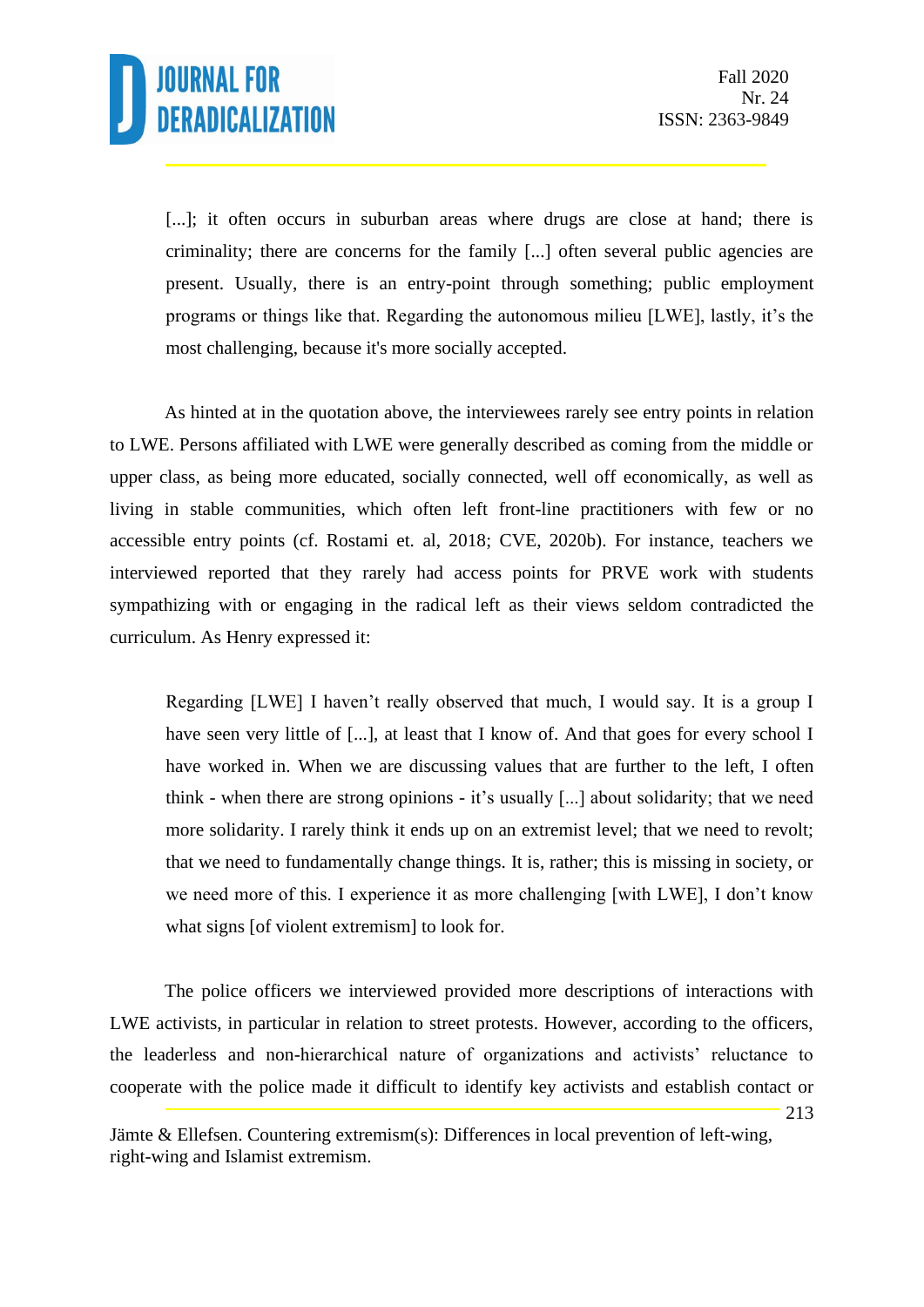214

dialogue with LWE groups. Some police interviewees described the RWE milieu as easier to work with, given its tendency to have clearer structures and identifiable leaders. MIE groups were rarely seen to organize street protests in Sweden, and therefore this arena did not exist as an entry point. For those suspected of associating with MIE, however, police and other practitioners mentioned mosques and imams as entry points, as were indirect and personal contacts.

In sum, the views of practitioners underlined ways in which the social vulnerabilities of participants in the three milieus differed, more often allowing for entry points into the RWE and MIE milieus but not into LWE (cf. CVE, 2020a, 2020b, 2020c, 2020d). For the police, interaction with the LWE milieu mainly takes place in relation to street protests, but this arena seldom offers stable entry points into the milieu for police. For other professions, such as social workers and teachers, there seems to be an experienced lack of access points for PRVE work with LWE.

### Signs of radicalization and risk indicators

Risk indicators and signs of radicalization are frequently listed in policy documents as tools for identifying individuals that might be at risk of radicalization. Our analysis shows a general skepticism among practitioners about actively using such signs as a guide to action because that implies perceiving expression of ideas, use of symbols or behaviors that often are legal, as indicators of potential radicalization or support for violent extremism. Few practitioners referred directly to the different risk indicators that were featured in the checklists of policy documents. When practitioners did talk about how they understood extremism and signs of radicalization, many emphasized the difficulty in pinpointing when an expression or behavior should be considered extremism, except actions that were clearly illegal or violent. Many of the interviewees were also clear that people had a right to hold radical opinions without risking being the subject of political surveillance and monitoring.

When practitioners did mention possible signs of radicalization, they distinguished among the milieus. Regarding RWE, some interviewees referred to laws that forbade certain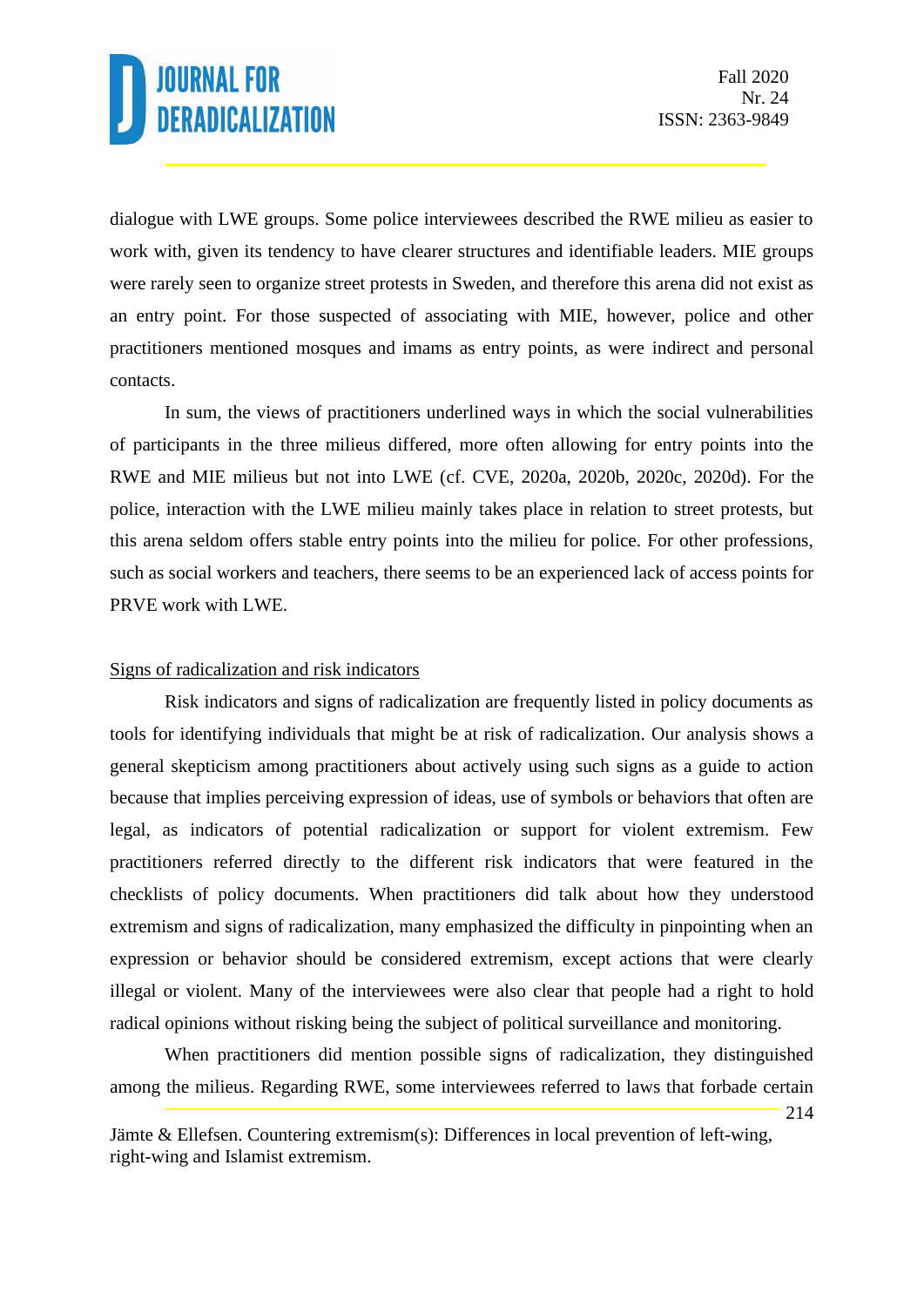signs, symbols or expressions, given that they fell under the category of "hate speech" against ethnic groups. Also, there is a long tradition in Sweden of identifying RWE activists based on sub-cultural attributes and well-known symbols (e.g., swastika, certain runes or number combinations), which still lingers. This said, some interviewees recognized that it had become increasingly difficult to detect these symbols even within RWE. As Karl, a local coordinator said:

There are certain symbols, but it is so abstract. It doesn't help me. If someone walks around in that [a specific type of] extremely expensive jacket, it can mean that they are well off and likes that jacket, but it can also mean that they are ideologically affiliated with SD [The Sweden democrats, a Swedish political party]. It can't be used in that way. And one can't use runes any longer either. And the bomber jackets that everyone wears these days, that was the uniform for the skinheads in the 1990s. [...] It has lost its value as a symbol.

In comparison, it was harder for practitioners to assess whether a symbol signaled support for MIE, partially because of language barriers and limited knowledge of Islam and MIE groups in Sweden and internationally. Additionally, militant Islamists and foreign fighters were, at the time of the interviews, a relatively "new" phenomena, making the lack of knowledge even more acute. For example, interviewees described how a banner with the Arabic shahada (Muslim declaration of faith) was mistaken for support for Islamist terrorist groups. The practitioners reported even less knowledge of LWE, both regarding the milieu in general, but also specific groups. They also lacked the knowledge to recognize signs that would indicate the need for intervention. According to interviewees, even the four far-left groups that have been singled out specifically by the national coordinator as violent extremists were often unknown to front-line personnel. Karl again:

Jämte & Ellefsen. Countering extremism(s): Differences in local prevention of left-wing, right-wing and Islamist extremism.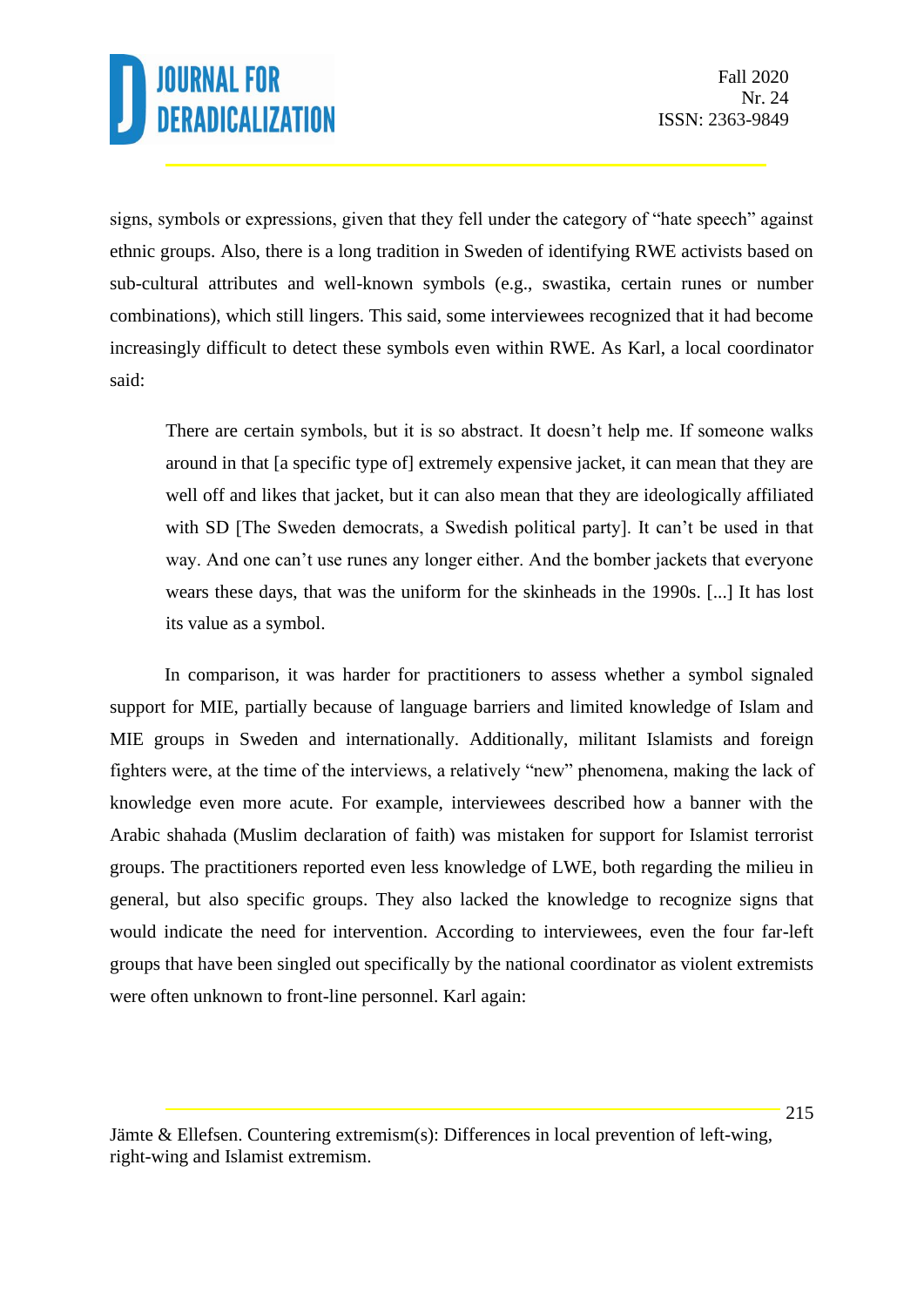The autonomous left [LWE] [...], is the group that is hardest to make sense of [to others]; what it's about and why it´s included amongst the three milieus. I mean, most people can connect right-wing extremists and Nazis to the Second World War, and Islamist extremists with Paris or Brussels [terrorist attacks]. [...] But, the autonomous left is more challenging to make sensible. Maybe that is also because I think it's hard to understand myself. It sprawls in many directions and involves very different things. Then there are groups like Rev-front [Revolutionary Front] and AFA [Anti-Fascist Action], but, if we mention AFA when we are out [meeting practitioners], almost no one knows what it stands for.

In sum, practitioners expressed varied knowledge of the three milieus, where the challenge of identifying signals connected to MIE and the lack of knowledge on LWE stand out as particularly evident.<sup>7</sup> There is also an underlying ambivalence in the way in which the practitioners monitored and assessed signs of radicalization across milieus. On one hand, they were frustrated and critical of engaging with a system where people were monitored or reported for expressing lawful, albeit controversial, opinions. On the other hand, practitioners clearly did monitor and assess people's speech and opinions as part of a broader alertness to identify potential radicalization and engagement in extremist groups. The practitioners, however, seem much more inclined to react to views, signs and indicators associated with RWE and MIE, compared to that of LWE.

 $<sup>7</sup>$  A potential limitation in our data is raised by the lack of knowledge many practitioners voiced about MIE and</sup> LWE. Lack of knowledge can influence practitioners' ability to identify and report on extremist activities, as well as impact their general perception of the threat associated with each milieu (see e.g. Koehler & Fiebig, 2019). To balance this, we have included references to several studies and reports from the same time period that function as reference points throughout the article.

Jämte & Ellefsen. Countering extremism(s): Differences in local prevention of left-wing, right-wing and Islamist extremism.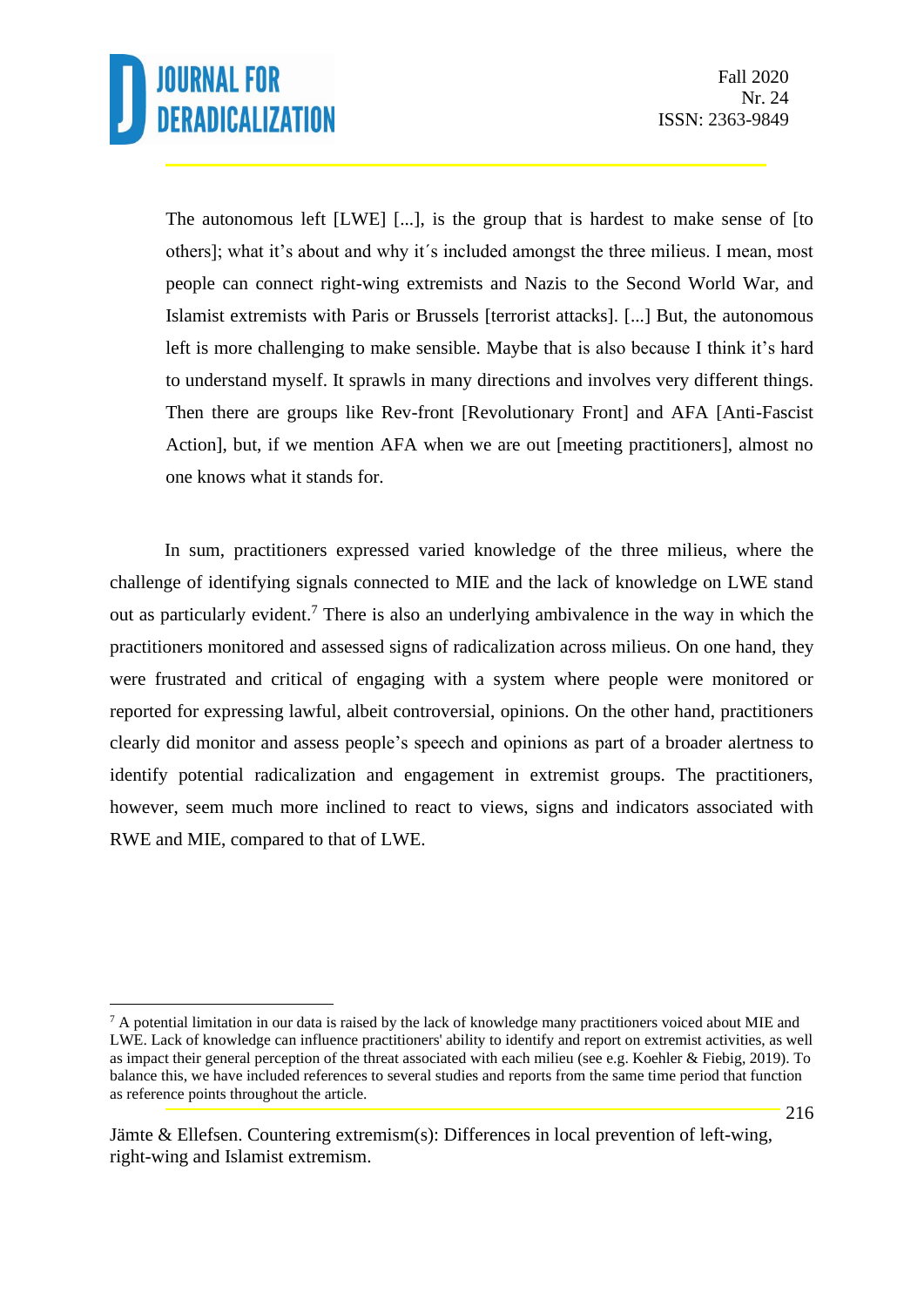

#### **Discussion and Conclusion**

Our study presents two overarching findings. First, there is a substantial discrepancy between the static image of radicalization and violent extremism often presented in policy and the complexities practitioners experience when they address these phenomena across extremist milieus. Secondly, the three targeted milieus differ in crucial respects: the type and level of threats they represent, their core values and other internal characteristics, as well as their position vis-à-vis society at large. By focusing on perceived differences between the milieus, our analysis has also made evident some of the complex challenges that practitioners face during their PRVE work in local contexts.

While we have analyzed how public servants perceive and respond to RWE, LWE and MIE milieus, the question of how these differences can be conceptualized remains unattended. Summing up the ways in which practitioners perceive the targeted milieus enables us to draw a general model of three key continuums, or dimensions, along which extremist milieus might differ (see Figure 1 below). Each continuum ranges from high/severe or far on the right end, to low/minor or short, on the left end. Positioning the milieus on these continuums helps us to clarify why local practitioners relate and respond differently to them, while also providing an aggregated image of the experienced key differences across the milieus. <sup>8</sup> We argue that this multi-dimensional model has a broader application for understanding how practitioners (or other actors) relate and respond to extremism(s). It can, for example, be used for other milieus or groups that are labeled as violent extremists or in other spatial or temporal contexts where the placement of the milieus in question might differ substantially from the Swedish context we have examined.

<sup>8</sup> The placement of each milieu in Figure 1 reflects the practitioners' perceptions at the time of the interviews (2016-2018). Since then, the targeted milieus and organizations might have changed, as well as the ways in which they are perceived. For recent studies and reports on each milieu, see CVE (2020a, 2020b, 2020c), Ranstorp & Ahlin (2020), Jämte, Lundstedt & Wennerhag (2020), Rostami et al. (2018) and the Swedish security service (2017, 2018, 2019).

Jämte & Ellefsen. Countering extremism(s): Differences in local prevention of left-wing, right-wing and Islamist extremism.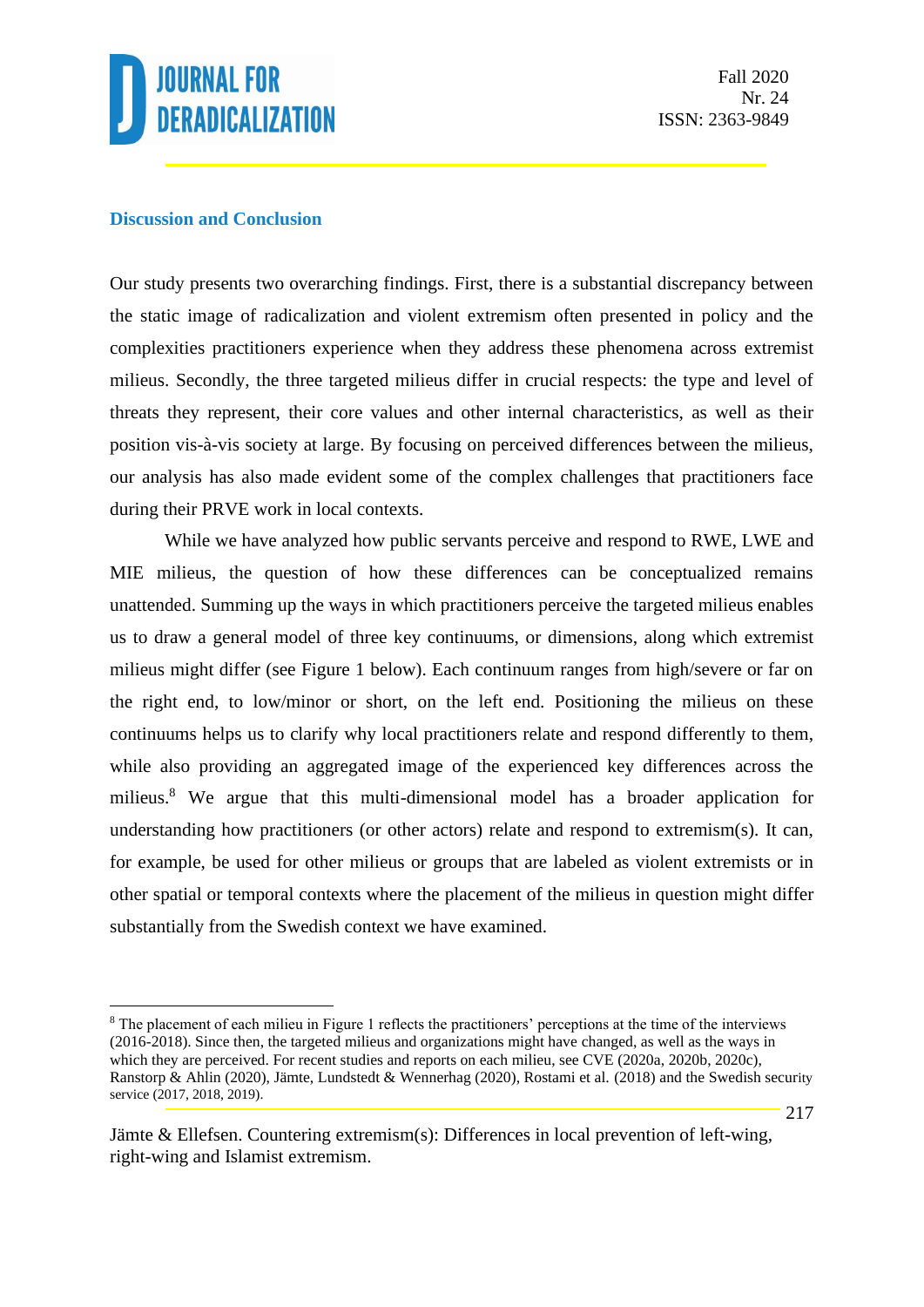

*Figure 1: Practitioners perceptions of violent extremism(s)*



The first dimension (*level of political violence)* concerns the type of threats associated with each milieu, and thus reflects the perceived severity of the violent actions or tactics. In our case, the continuum ranges from lethal terrorist attacks and threats to national security (severe), to violence against individuals and threats to local democratic institutions (medium), to issues related to property damage and disturbance of public order (minor). The second dimension (*prevalence of threat)* encompasses the level of threat associated with different extremist milieus, and thus the extent and intensity of their activities. The placement on this dimension is often based on the public visibility of the milieus and the number of attacks, actions or public protest events they stage. The third dimension (*distance to mainstream values)* sets out the degree to which the core values of each milieu are seen to resonate with the values held in mainstream society. Our analysis shows that this dimension also

Jämte & Ellefsen. Countering extremism(s): Differences in local prevention of left-wing, right-wing and Islamist extremism.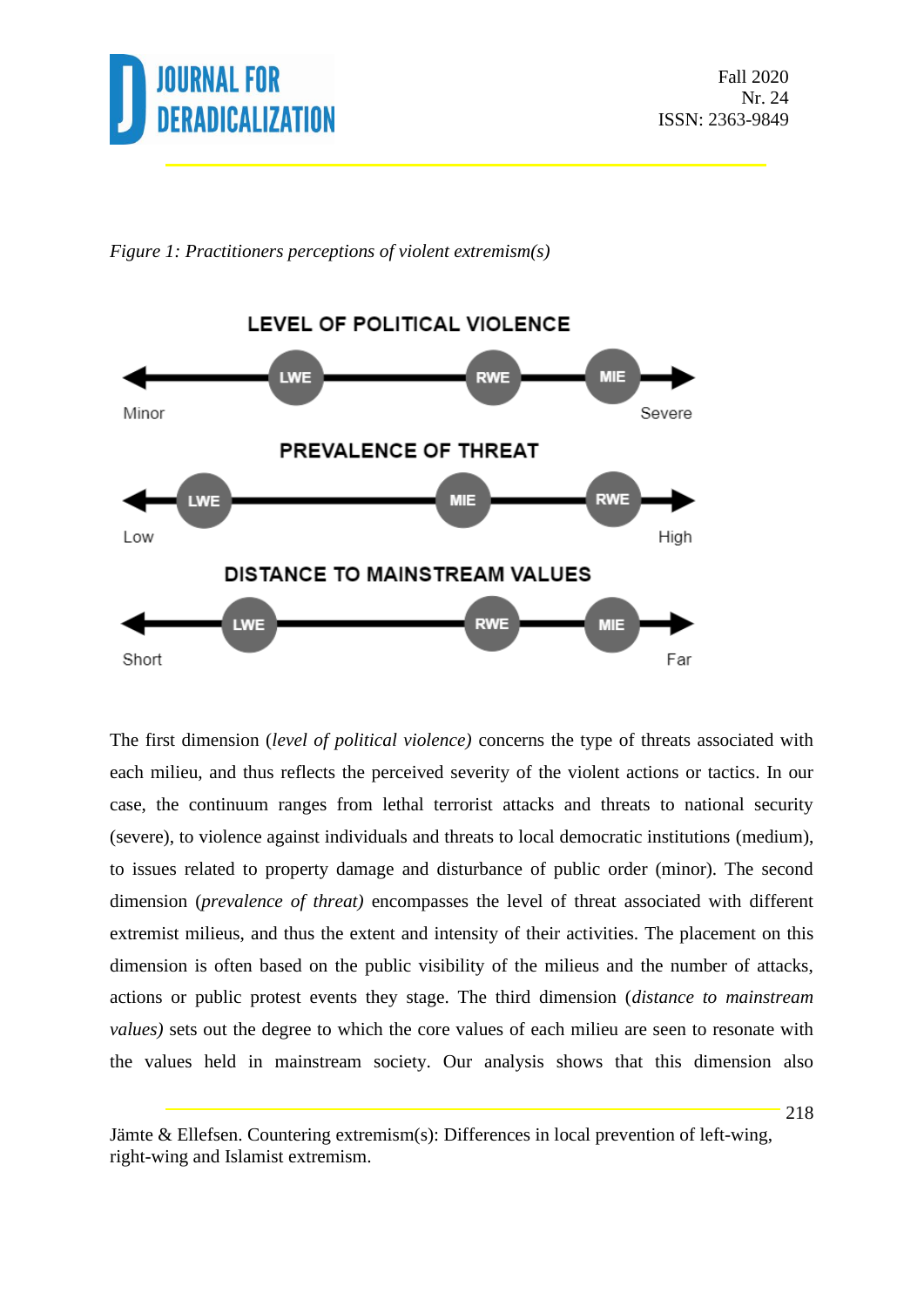219

corresponds with the level of social sanction and exclusion that those (previously) involved in each milieu face from mainstream society, where a short distance to widely shared values involves a low level of social stigmatization.

Based on what the local practitioners said, we have situated the three milieus on the continuums of each dimension (Figure 1). The LWE milieu is situated towards the left end of all three dimensions. Regarding the other two milieus, for the first (level of political violence) and third (distance to mainstream values) dimensions, the MIE milieu is positioned at the outer right end and the RWE milieu between the middle and outer right. The only variation to this pattern is the second dimension (prevalence of threat), where RWE is positioned towards the outer right end and MIE between the middle and outer right. This positioning reflects the fact that practitioners often described the prevalence and activity of RWE as representing a higher level of local threat than that of other milieus. Positioning each milieu along these three continuums is, of course, a simplification of a more complex reality, but it makes visible and helps clarify why local practitioners relate and respond differently to the milieus. While our emphasis lies on the experiences of local practitioners, our analysis also showed that those experiences may differ from those of other actors (e.g. policy makers, security services, etc.). This underlines the fact that different agents may understand and experience the milieus differently, which potentially can create friction and affect policy implementation. In our study, this is clearly reflected in the lack of attention and responses towards LWE, as well as the discord between the experienced extra-local prioritization of MIE and practitioners' expressed need for local work against RWE.

We argue that this study's unique inclusion of practitioners' experiences with LWE has contributed to making the differences between the three milieus particularly evident. This is because the LWE milieu is seen to differ in important respects from both the RWE and MIE milieus, as shown in Figure 1. Attending these contrasting types of milieus, we argue, offers important insights. The fact that people who are seen as well integrated into society and not socially vulnerable also engage in militant milieus challenges the simplistic picture of "violent extremists" as outcasts or socially marginalized, an image often conveyed through lists of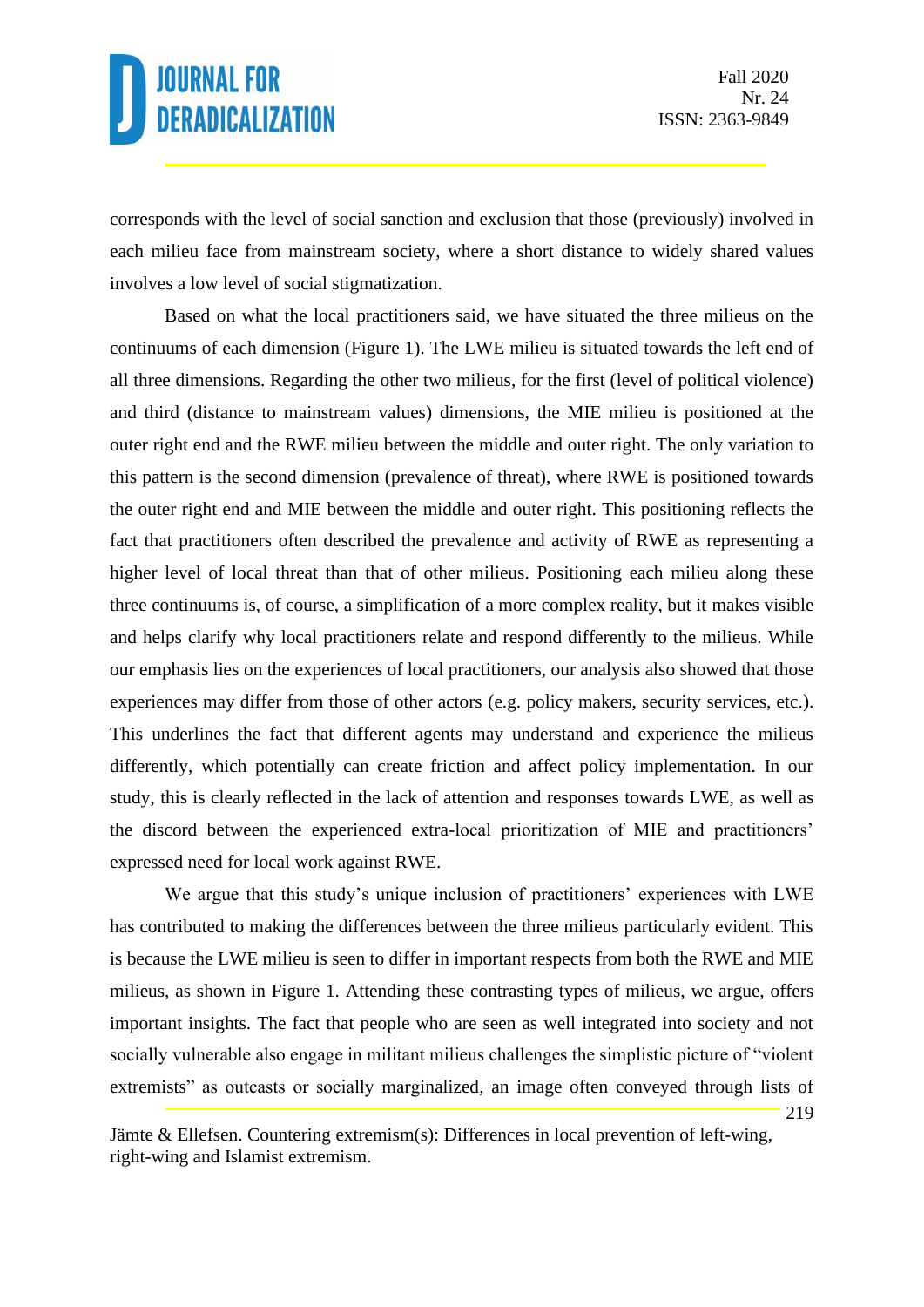risk-indicators or push-and-pull factors. Our analysis also illustrates the broader point that PRVE work often seems based on the basic assumption that it is possible to make a clear distinction between "normality" and what is seen to represent the "extreme". This seems more easily done in relation to some milieus than others. When the values of members of militant milieus align more closely with that of mainstream society, it is more challenging and makes less sense to try to identify signs of cognitive radicalization, as their ideas do not necessarily stand out as much as within milieus that hold fundamentally anti-democratic or antiegalitarian values. This said, the challenge of identifying radicalization in RWE is changing, as several values previously associated with the extreme right are seen to become more mainstream, such as hostility and negative attitudes towards migration and immigrants. These points further underline the contingency of the phenomena of radicalization and the fundamental challenge of using a simplistic understanding of it and its indicators as a guide in local PRVE work.

The values and practices associated with each milieu also affect how practitioners think and reason about the possibility and necessity of different counter-measures. In the literature on PRVE, a distinction is made between de-radicalization and disengagement (Lindekilde, 2016; Schmid, 2013), where de-radicalization involves "an ideological change and renouncement of radical beliefs and tactics," and disengagement involves "a behavioral change away from radical activities" (Lindekilde, 2016, p. 251). This means that deradicalization processes seek cessation to both politically motivated violence and the political or religious ideas that underlie them. Disengagement does not involve changing beliefs, but rather the detachment from individuals, groups and contexts involved in politically motivated violence. As pointed out in several studies, de-radicalization and disengagement do not necessarily coincide, as individuals can disengage without being de-radicalized (Bjorgo & Horgan, 2009; Horgan, 2009). In relation to these two types of approaches to PRVE, our analysis has shown that local practitioners relate differently to the three milieus and that this is further reflected in what approach they find to be the most suitable for their efforts.

Jämte & Ellefsen. Countering extremism(s): Differences in local prevention of left-wing, right-wing and Islamist extremism.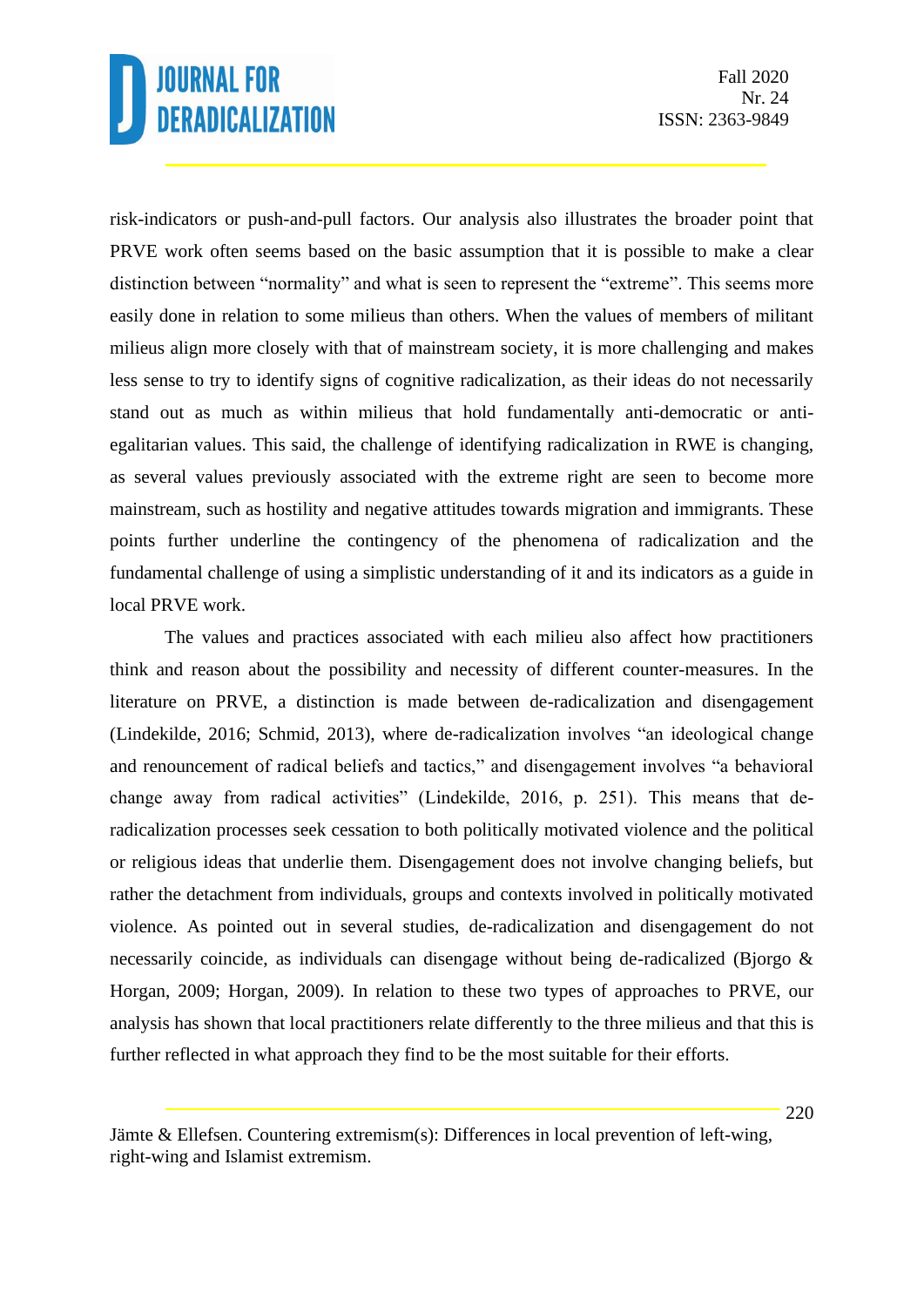When practitioners discussed counter-measures against LWE, they focused primarily on behavioral change, not cognitive change. It was the violent practices that were considered problematic not the radical beliefs themselves. It was thus considered necessary for individuals engaged in politically motivated left-wing violence to disengage, which, according to interviewees, often took place naturally as activists grew older. Regarding RWE and MIE, both beliefs and practices were deemed problematic and dangerous. The countermeasures highlighted by practitioners thus often involved the individual disengaging from their social context as well as changing behaviors and ideational beliefs. These deradicalization efforts were seen to take up more resources, as they often entailed helping the individual to a new life, including finding a job or housing, social care, and pursuing education. While examples of how this works in relation to MIE are scarce in our empirical material, the practitioners often referred to a long tradition of working with RWE through specific de-radicalization (so-called "exit") programs aimed at reintegrating them into society.

While we have examined practitioners' views of different extremist milieus and their descriptions of their responses to them, there is a substantial lack of independent scientific study that follows practitioners' PRVE work as it plays itself out (see Johansen, 2020 for a notable exception). Examining the unfolding of this work directly by combining participant observation and interviews of local practitioners could provide valuable in-depth knowledge about how this work is practiced on the ground, including decision-making processes, initiation of measures, evaluation of and changes to ongoing prevention processes. While this type of research would involve challenges concerning ethics, confidentiality and protection of the anonymity of targeted individuals, it would make an important contribution to the knowledge gap on how PRVE policy is implemented in varied and creative ways by practitioners across contexts and professional groups. This kind of research could also provide us with deeper insights into the ways in which local practitioners creatively resist, adjust and adapt their task of implementing PRVE policy, thus also enabling a more realistic image of the relationship between policy ideals and the realities of implementation.

Jämte & Ellefsen. Countering extremism(s): Differences in local prevention of left-wing, right-wing and Islamist extremism.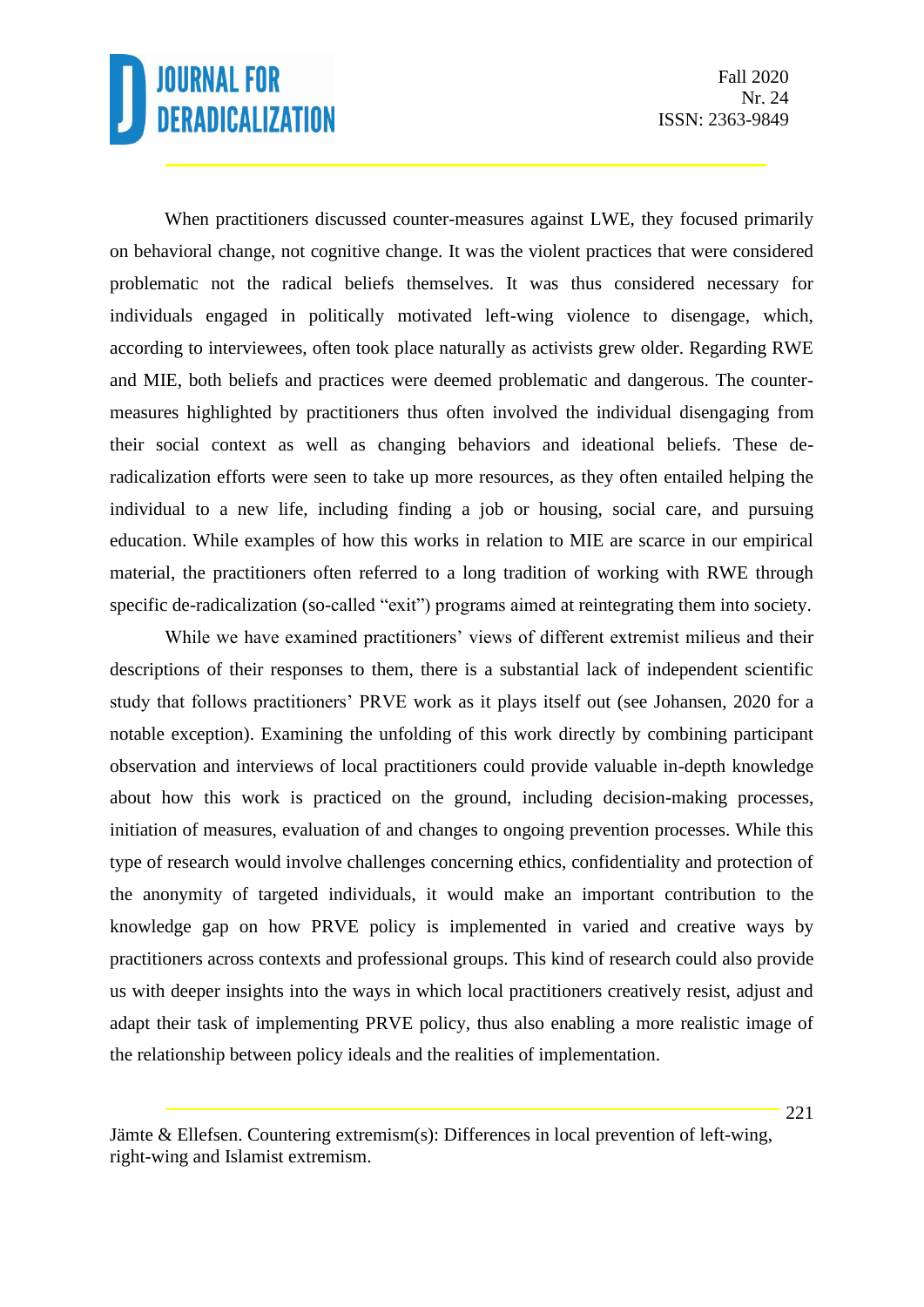

Fall 2020 Nr. 24 ISSN: 2363-9849

### **Acknowledgement**

The study was supported by funds from The Swedish Civil Contingencies Agency to the project "Radicalization and De-radicalization", 2016–2019 (project no. 2016-489) and the Swedish Research Council for Health, Working life and Welfare to the project "Collaboration and conflict in prevention of violent extremism in Sweden", 2017-2021 (project no. 2016- 00925). Funds from the Norwegian Research Council (project no. 259541) also supported parts of Rune Ellefsen's work on this article. The authors would like to thank all researchers involved in these projects, and the anonymous reviewers for their feedback and suggestions, which contributed to improve our article.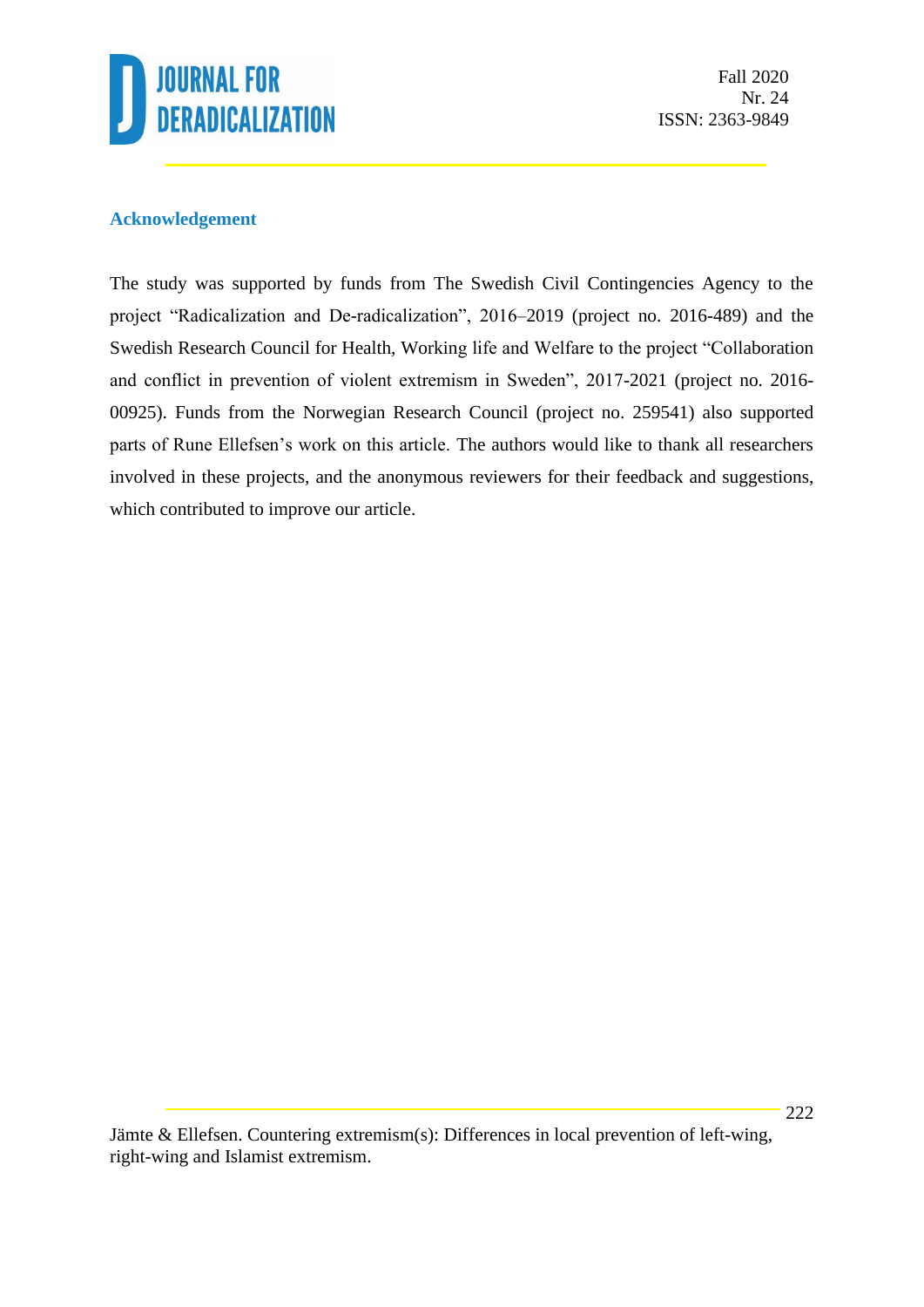

Fall 2020 Nr. 24 ISSN: 2363-9849

#### **References**

Altier, M. B., Thoroughgood, C. N., & Horgan, J. G. (2014). Turning away from terrorism: Lessons from psychology, sociology, and criminology. *Journal of Peace Research*, *51*(5), 647–661.

Andersson, D. E. (2018). Från terrorism till våldsbejakande extremism: Att institutionalisera ett nytt begrepp i svensk politik. In M. Arvidsson, L. Halldenius, & L. Sturfelt (Eds.), *Mänskliga rättigheter i samhället* (pp. 149–163). Malmö: Bokbox förlag.

Andersson Malmros, R. (2019). From idea to policy: Scandinavian municipalities translating radicalization. *Journal of Deradicalization, 18,* 38–73.

Andersson Malmros, R., & Mattsson, C. (2017). *Från ord till handlingsplan. En rapport om kommunala handlingsplaner mot våldsbejakande extremism*. Stockholm: Sveriges Kommuner och Landsting.

Baker-Beall, C., Heath-Kelly, C., & Jarvis, L. (2015). *Counter-radicalisation: Critical perspectives*. Abingdon, UK: Routledge.

Bjørgo, T., & Horgan, J. (eds.). (2009). *Leaving terrorism behind: Individual and collective disengagement*. Abingdon, UK: Routledge.

Braun, V., & Clarke, V. (2006). Using thematic analysis in psychology. *Qualitative Research in Psychology, 3*(2), 77–101.

BRÅ & Säpo (2009). *Våldsam Politisk Extremism: Antidemokratiska Grupperingar på Yttersta Höger- och Vänsterkanten*. Stockholm: Brottsförebyggande rådet och Säkerhetspolisen.

Christmann, K. (2012). *Preventing religious radicalisation and violent extremism: A systematic review of the research evidence*. London: Youth Justice Board.

Committee Directive. (2014:103). *En nationell samordnare för att värna demokratin mot våldsbejakande extremism*. Stockholm: Kulturdepartementet.

CVE (2020a). *Vit-makt miljön*. Stockholm: Centrum mot våldsbejakande extremism.

CVE (2020b). *Autonoma miljön*. Stockholm: Centrum mot våldsbejakande extremism.

Jämte & Ellefsen. Countering extremism(s): Differences in local prevention of left-wing, right-wing and Islamist extremism.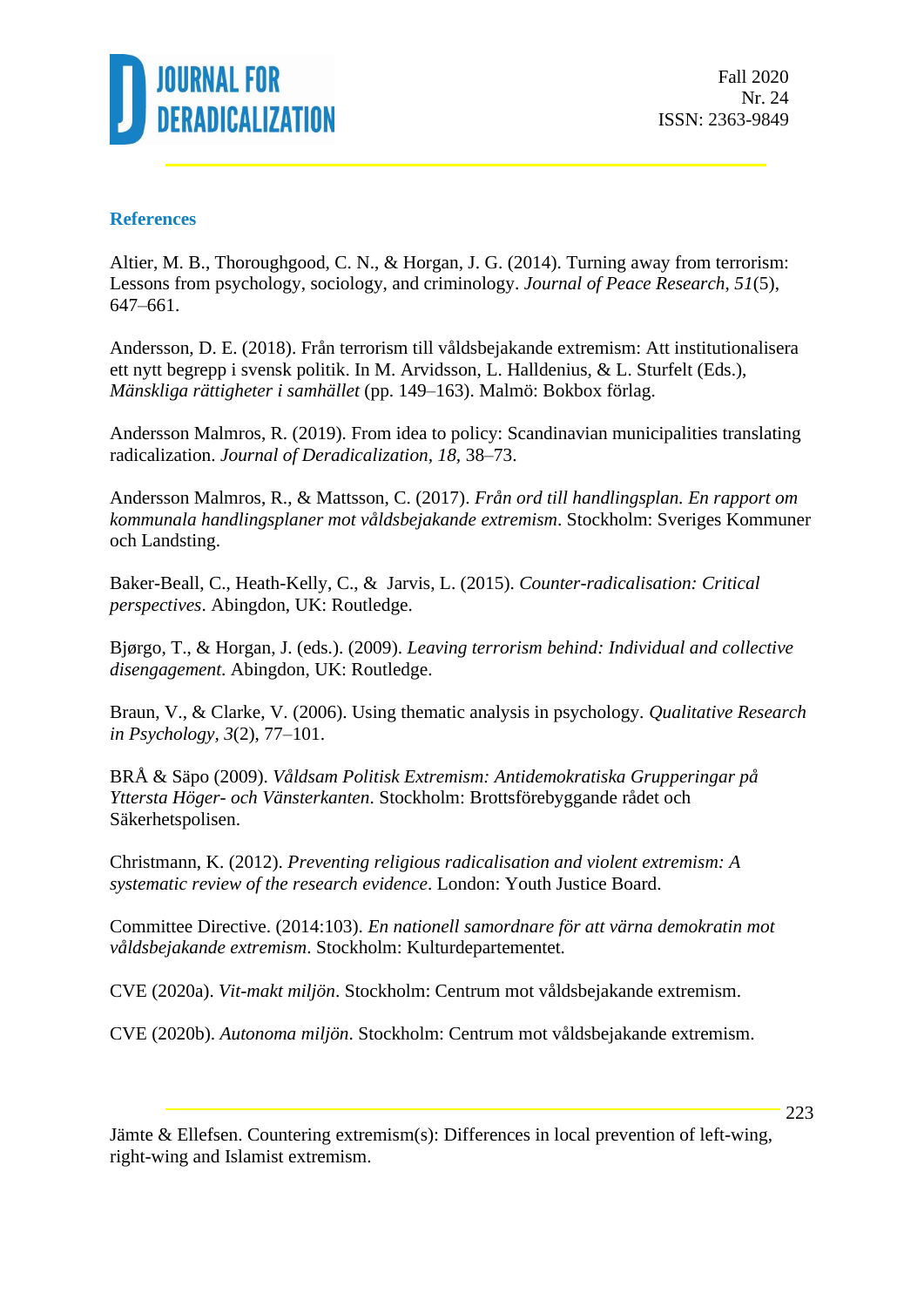

CVE (2020c). *Den våldsbejakande islamistiska miljön*. Stockholm: Centrum mot våldsbejakande extremism.

CVE (2020d). *Domar om vård enligt LVU, i ärenden med koppling till våldsbejakande extremism.* Stockholm: Centrum mot våldsbejakande extremism.

Dalgaard-Nielsen, A. (2010). Violent radicalization in Europe: What we know and what we do not know. *Studies in Conflict and Terrorism, 33*(9), 797–814.

Dalgaard-Nielsen, A. (2013). Promoting exit from violent extremism: Themes and approaches. *Studies in Conflict and Terrorism, 36*(2), 99–115.

Dalgaard-Nielsen, A. (2016). Countering violent extremism with governance networks. *Perspectives on Terrorism, 10*(6), 135–139.

Danish Government. (2014). *Forebyggelse af radikalisering og ekstremisme*: *Regeringens handlingsplan*. Copenhagen: Ministry for Children, Equality, Integration and Social relations.

Desmarais, S. L., Simons-Rudolph, J., Brugh, C. S., Schilling, E., & Hoggan, C. (2017). The state of scientific knowledge regarding factors associated with terrorism. *Journal of Threat Assessment and Management*, 4(4), 180-209

Dudenhoefer, A. (2018). Resisting radicalisation: A critical analysis of the UK Prevent duty. *Journal for Deradicalisation, 14*, 153–191.

Ellefsen, R. (Forthcoming a). Prevention of radicalization as an emergent field of plural policing in Norway: The accelerating role of militant Islamists. *Nordic Journal of Studies in Policing*.

Ellefsen, R. (Forthcoming b). The unintended consequences of escalated repression. *Mobilization: An International Quarterly*.

Ellefsen, R. & Jämte, J. (Forthcoming). Protest control in an era of Counter-Extremism (in review).

Eriksson Kalle & Wennerhag Magnus (2018). *Preventing 'left-wing extremism' at the local level. Street-level bureaucrats' interpretations and experiences of a recently established social problem.* Paper presented at the Nordic Conference on Violent Extremism 2019, Aarhus, Danmark, 31 October - 1 November 2019.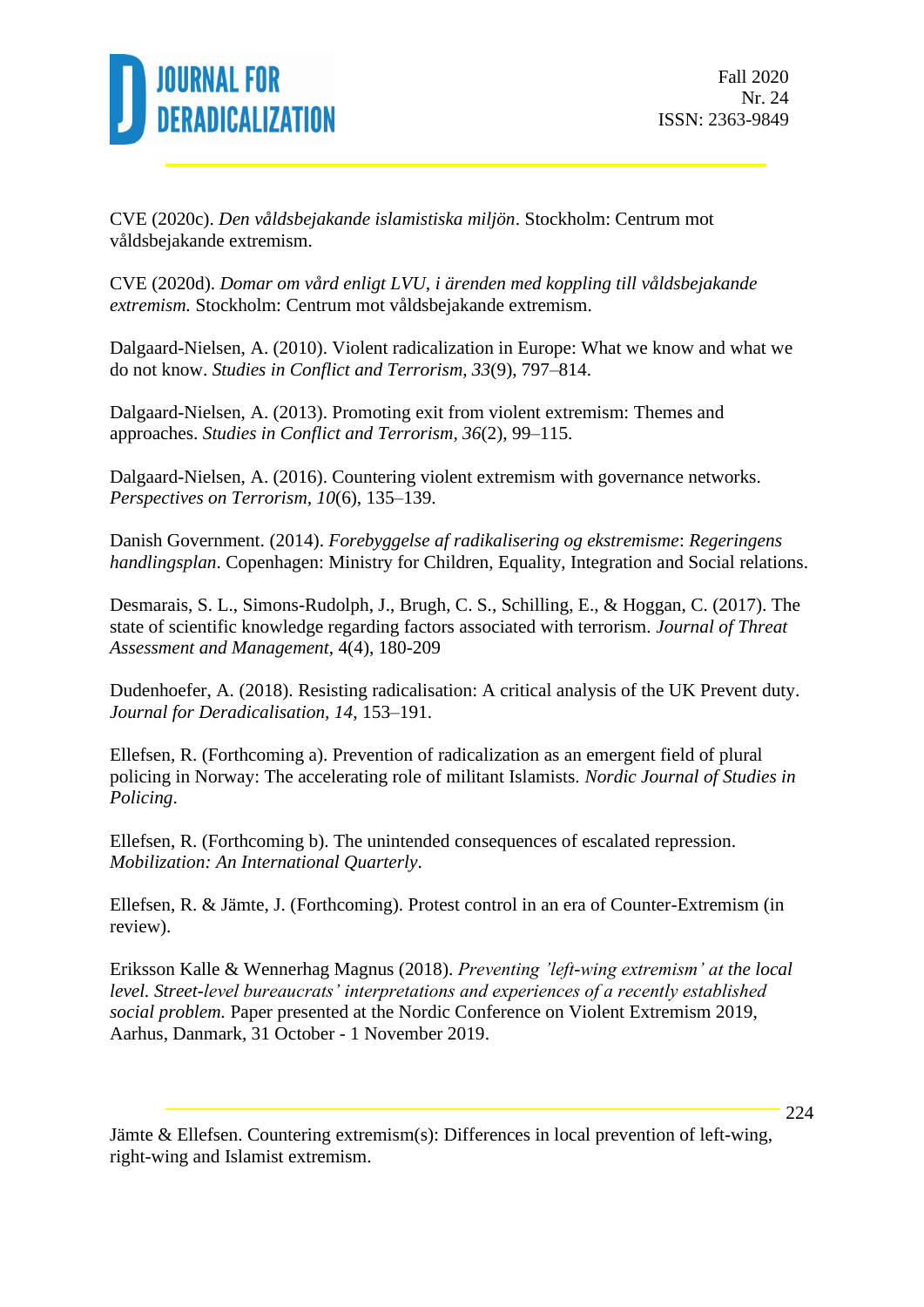

Gielen, A.-J. (2019). Countering violent extremism: A realist review for assessing what works, for whom, in what circumstances, and how. *Terrorism and Political Violence, 31*(6), 1149–1167.

Githens-Mazer, J., & Lambert, R. (2010). Why conventional wisdom on radicalization fails: The persistence of a failed discourse. *International Affairs, 86*(4), 889–901.

Government Communication. (2011/12:44). Handlingsplan för att värna demokrati mot våldsbejakande extremism. Stockholm: Regeringskansliet.

Gøtzsche-Astrup, O. (2018). The time for causal designs: Review and evaluation of empirical support for mechanisms of political radicalisation. *Aggression and Violent Behavior*, 39, 90– 99.

Hansen, S. J., & Lid, S. (2020). *Routledge Handbook of Deradicalisation and Disengagement*. London and New York: Routledge.

Hardy, K. (2018). Comparing theories of radicalisation with countering violent extremism policy. *Journal for Deradicalization, 15*, 76–110.

Hardy, K. (2019). Countering right-wing extremism: Lessons from Germany and Norway. *Journal of Policing, Intelligence and Counter Terrorism*, *14*(3), 262–279.

Haugstvedt, H. (2019). Trusting the mistrusted: Norwegian social workers' strategies in preventing radicalization and violent extremism, *Journal for Deradicalization*, *19*, 149–184.

Heath-Kelly, C. (2017). The geography of pre-criminal space: Epidemiological imaginations of radicalisation risk in the UK Prevent strategy, 2007–2017. *Critical Studies on Terrorism, 10*(2), 297–319.

HM Government. (2011). *Prevent strategy.* CM 8092. London: HM Government.

Horgan, J. (2009). *Walking away from terrorism: Accounts of disengagement from radical and extremist movements*. Abingdon, UK: Routledge.

Home Office. (2015). *Counter-extremism strategy*. London: HM Government.

Jämte J., & Wennerhag, M. (2019). *Brottsförebyggande Åtgärder mot Radikala Vänsterrörelser—Effekter och Erfarenheter.* Stockholm: Myndigheten för samhällsskydd och beredskap.

Jämte & Ellefsen. Countering extremism(s): Differences in local prevention of left-wing, right-wing and Islamist extremism.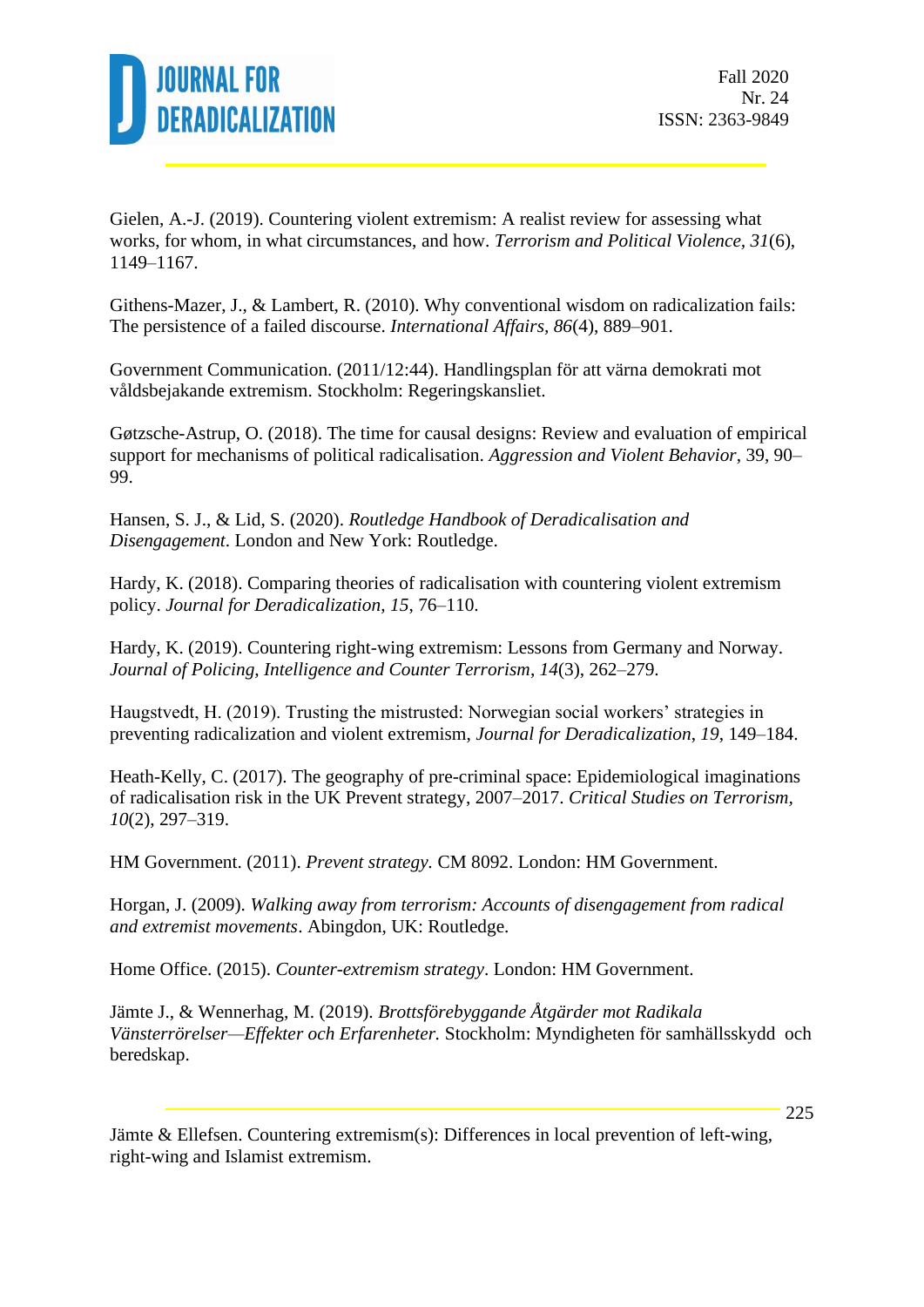

Jämte J., & Ellefsen, R. (2020). The consequences of soft repression. *Mobilization: An International Quarterly*, *25*(3).

Jämte, J., Lundstedt, M. & Wennerhag, M. (2020). From Radical Counterculture to Pragmatic Radicalism? The Collective Identity of Contemporary Radical Left-libertarian Activism in Sweden. *Journal for the Study of Radicalism* 14(1): 1–36.

Jerome, L., Elwick, A., & Kazim, R. (2019). The impact of the Prevent duty on schools: A review of the evidence. *British Education Research Journal, 45*, 821–837.

Johansen, M.-L. (2020). Epidemic policing: The spreading of counter-radicalization in Denmark. *Environment and Planning: Society and Space*, *38*(3), 472–489.

Johansson, S., & Arvidson, M. (2016). Att bekämpa det onda eller främja det goda: Fyra verksamhetsperspektiv på individer i våldsbejakande miljöer samt preventionsarbete runt dessa. *Sociologisk Forskning*, *53*(4), 345–370.

Joyce, P. (2016). *The policing of protest, disorder and international terrorism in the UK since 1945*. London: Palgrave Macmillan.

Justis- og beredskapsdepartementet. (2014). *Handlingsplan mot radikalisering og voldelig ekstremisme*. Oslo: Justis- og beredskapsdepartementet.

Koehler, D. (2016). *Understanding Deradicalization. Methods, Tools and Programs for Countering Violent Extremism*. Oxon/New York: Routledge.

Koehler, D., & Fiebig, V. (2019). Knowing What to Do: Academic and Practitioner Understanding of How to Counter Violent Radicalization. *Perspectives on Terrorism*, 13(3), 44-62.

Lindekilde, L. (2012a). Introduction: Assessing the effectiveness of counter-radicalisation policies in northwestern Europe, *Critical Studies on Terrorism, 5*(3), 335–344.

Lindekilde, L. (2012b). Neo-liberal governing of "radicals": Danish radicalization prevention policies and potential Iatrogenic effects. *International Journal of Conflict and Violence, 6*(1), 109–125.

Lindekilde, L. (2016). Radicalization, de-radicalization and counter-radicalization. In R. Jacoson (Ed.), *Routledge handbook of critical terrorism studies* (pp. 248–259). Abingdon, UK: Routledge.

Jämte & Ellefsen. Countering extremism(s): Differences in local prevention of left-wing, right-wing and Islamist extremism.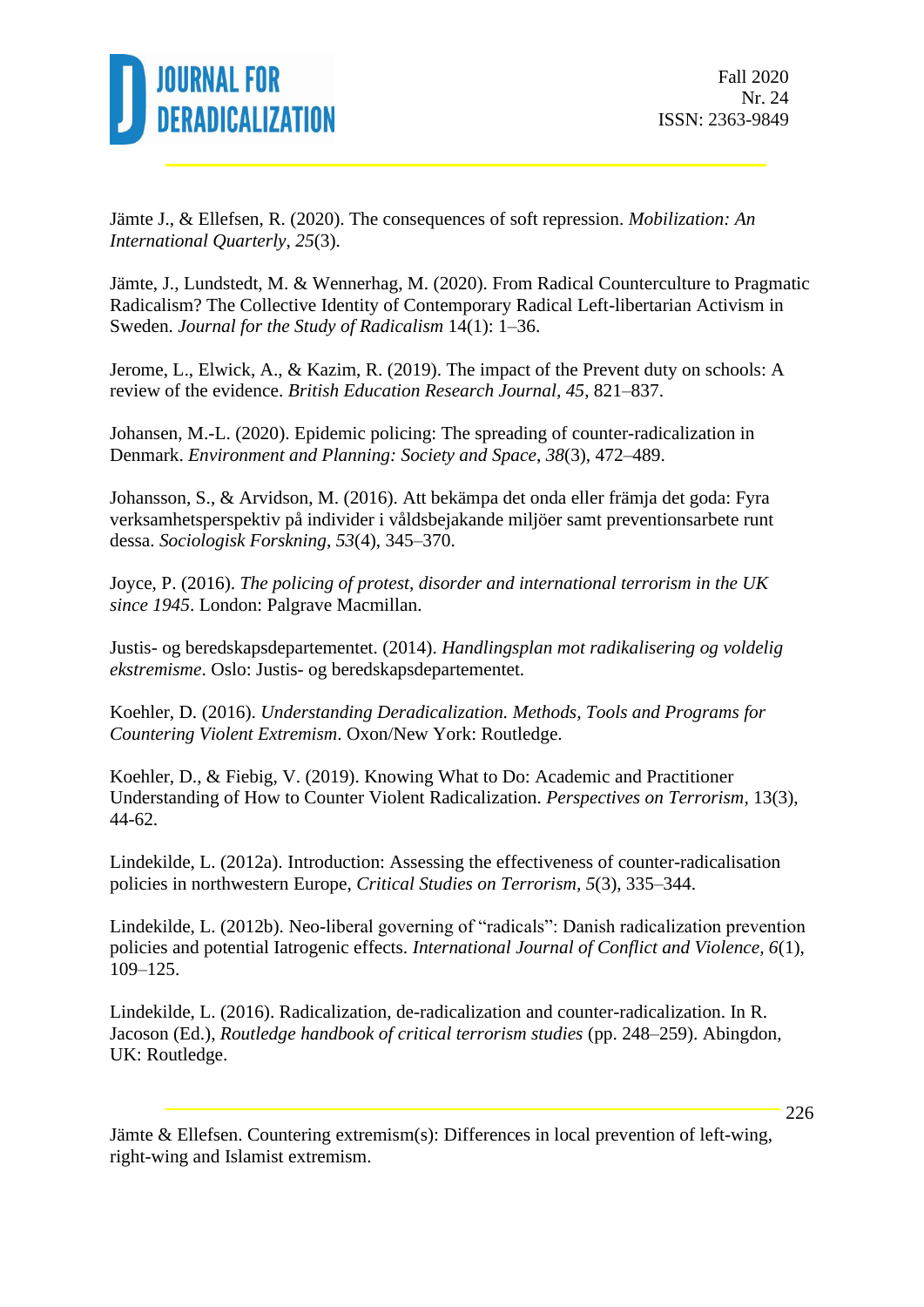

Linden, A., & Klandermans, B. (2006). Stigmatization and repression of extreme-right activism in the Netherlands. *Mobilization: An International Quarterl*y, *11*(2): 213–228.

Lynch, O. (2013). British Muslim youth: Radicalisation, terrorism and the construction of the "other." *Critical Studies on Terrorism*, 6(2), 241–261.

Lööw, H. (2017). Våldsbejakande extremism- begrepp och diskurs. In *Våldsbejakande extremism: En forskarantologi* (pp. 21–46). SOU 2017:67. Stockholm: Wolter Kluwers

Lööw, H., Poohl, D., & Mattsson, C. (2013). Olika slags extremism kräver olika slags åtgärder. DN Debatt, December 15. https://www.dn.se/debatt/olika-slag-av-extremism-kraverolika-slags-atgarder/

Marsden, S. V. (2017). *Reintegrating Extremists. Deradicalisation and Desistance*. London: Palgrave Macmillan.

Mattsson, C. (2018). Caught between the urgent and the comprehensible: Professionals' understanding of violent extremism. *Critical Studies on Terrorism, 11*(1), 1–19.

Mattsson, C., & Johansson, T. (2018). Becoming, belonging and leaving: Exit processes among young neo-Nazis in Sweden. *Journal for Deradicalization*, *16*, 34–69.

Mattsson, C., & Johansson, T. (2019). Leaving hate behind—Neo-Nazis, significant others and disengagement. *Journal for Deradicalization*, *18*, 185–216.

Mattsson, C., & Säljö, R. (2018). Violent extremism, national security and prevention: Institutional discourses and their implications for schooling. *British Journal of Educational Studies, 66*(1), 109–125.

McKendrick, D., & Finch, J. (2017). "Under heavy manners?": Social work, radicalisation, troubled families and non-linear war. *British Journal of Social Work, 47*(2), 308–324.

Ministry of the Interior. (2012). *Towards a cohesive society: Action plan to prevent violent extremism*. Helsinki: Inrikesministeriet.

Myndigheten för ungdoms- och civilsamhällesfrågor (MUCF). (2017). Tjänsteanteckning, Dnr: 0672/17. Stockholm: MUCF.

Nationella samordnaren mot våldsbejakande extremism. (2015). Samtalskompassen [The Conversation Compass]. Retrieved from: [http://samtalskompassen.samordnarenmotextremism.se/](http://samtalskompassen.samordnarenmotextremism.se/material/pdf/) (accessed June 30, 2017).

Jämte & Ellefsen. Countering extremism(s): Differences in local prevention of left-wing, right-wing and Islamist extremism.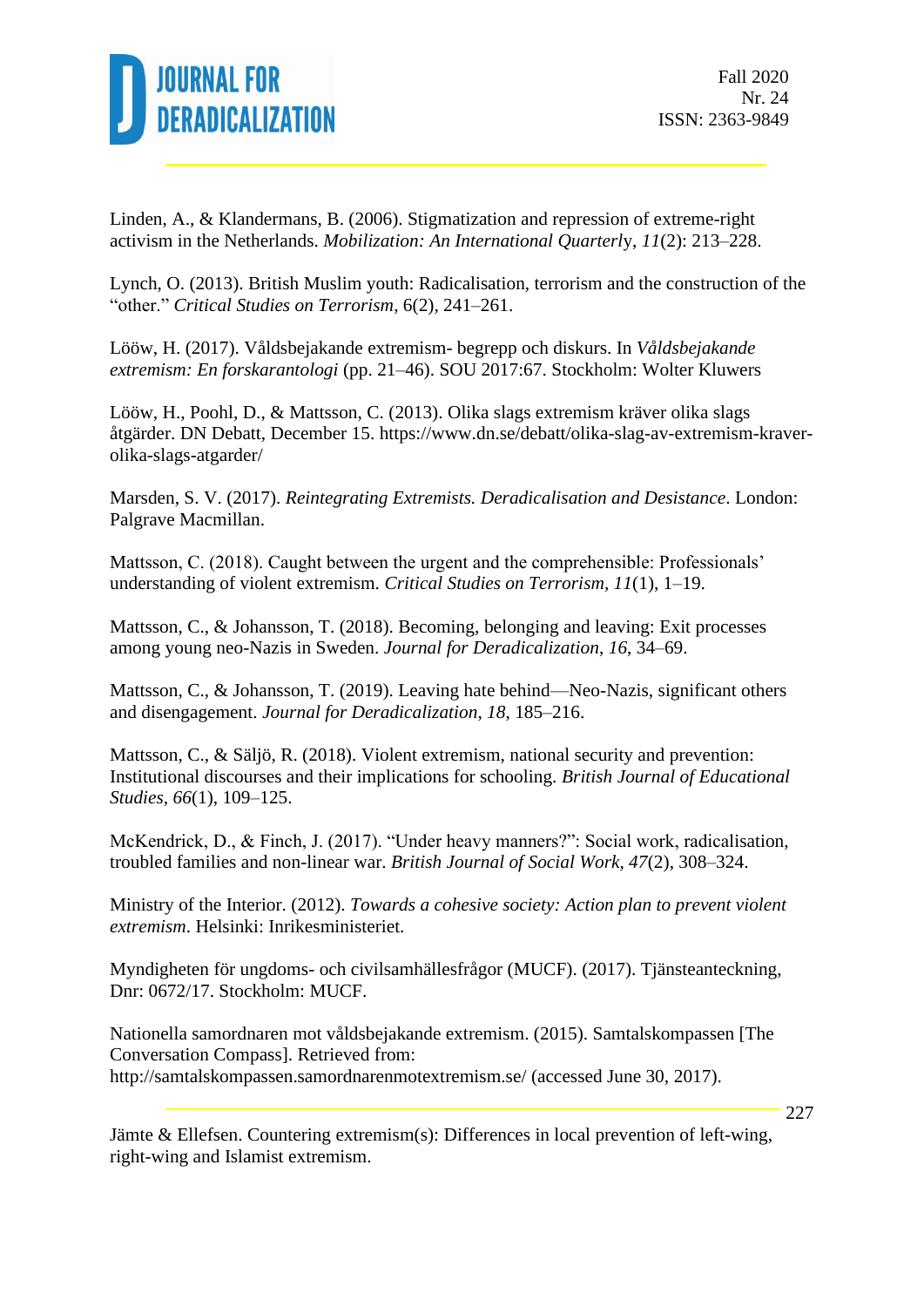

Nationella samordnaren mot våldsbejakande extremism. (2016). Lägesbild över Sveriges kommuners arbete mot våldsbejakande extremism. Retrieved from: [www.samordnarenmotextremism.se](http://www.samordnarenmotextremism.se/) (accessed June 30, 2017).

Nationella samordnaren mot våldsbejakande extremism. (2017). Lägesbild 2017. Retrieved from: [www.samordnarenmotextremism.se](http://www.samordnarenmotextremism.se/) (accessed June 30, 2017).

Neumann, P. (2013). The trouble with radicalization. *International Affairs, 89*(4), 873–893.

O'Donnell, A. (2016). Securitisation, counterterrorism and the silencing of dissent: The educational implications of *Prevent. British Journal of Educational Studies, 64*(1), 53–76.

Patel, F., & German, M. (2015). *Countering violent extremism: Myths and fact*. New York: Brennan Center for Justice.

Pistone, I., E. Eriksson, U. Beckman, C. Mattson and M. Sager. (2019). A scoping review of interventions for preventing and countering violent extremism: Current status and implications for future research. *Journal for Deradicalization, 19*, 1–84.

Ponsota, A.-S., Autixierb, C., & Madriazac, P. (2018). Factors facilitating the successful implementation of a prevention of violent radicalization intervention as identified by frontline practitioners. *Journal for Deradicalization, 16*, 1–33.

Radicalisation Awareness Network (RAN) (2016). *The root causes of violent extremism*. Brussels: EU Commission.

Ranstorp, M. & Ahlin, F. (ed.) (2020). *Från Nordiska motståndsrörelsen till alternativhögern: En studie om den svenska radikalnationalistiska miljön*. Stockholm: Centrum för asymmetriska hot och terrorismstudier och Försvarshögskolan.

Rostami, A., Hernan M., Christoffer C., Joakim S., Jerzy S. & Christofer E. (2018). *Våldsbejakande extremism och organiserad brottslighet i Sverige*. Stockholm: Institutet för framtidsstudier.

Säkerhetspolisen (SÄPO). (2010). *Våldsbejakande Islamistisk extremism i Sverige*. Stockholm: Elanders AB.

Schclarek Mulinari, L. (2019). The spectrum of repression: Swedish Muslims' experiences of anti-terrorism measures. *Critical Criminology, 27*, 451–466.

Jämte & Ellefsen. Countering extremism(s): Differences in local prevention of left-wing, right-wing and Islamist extremism.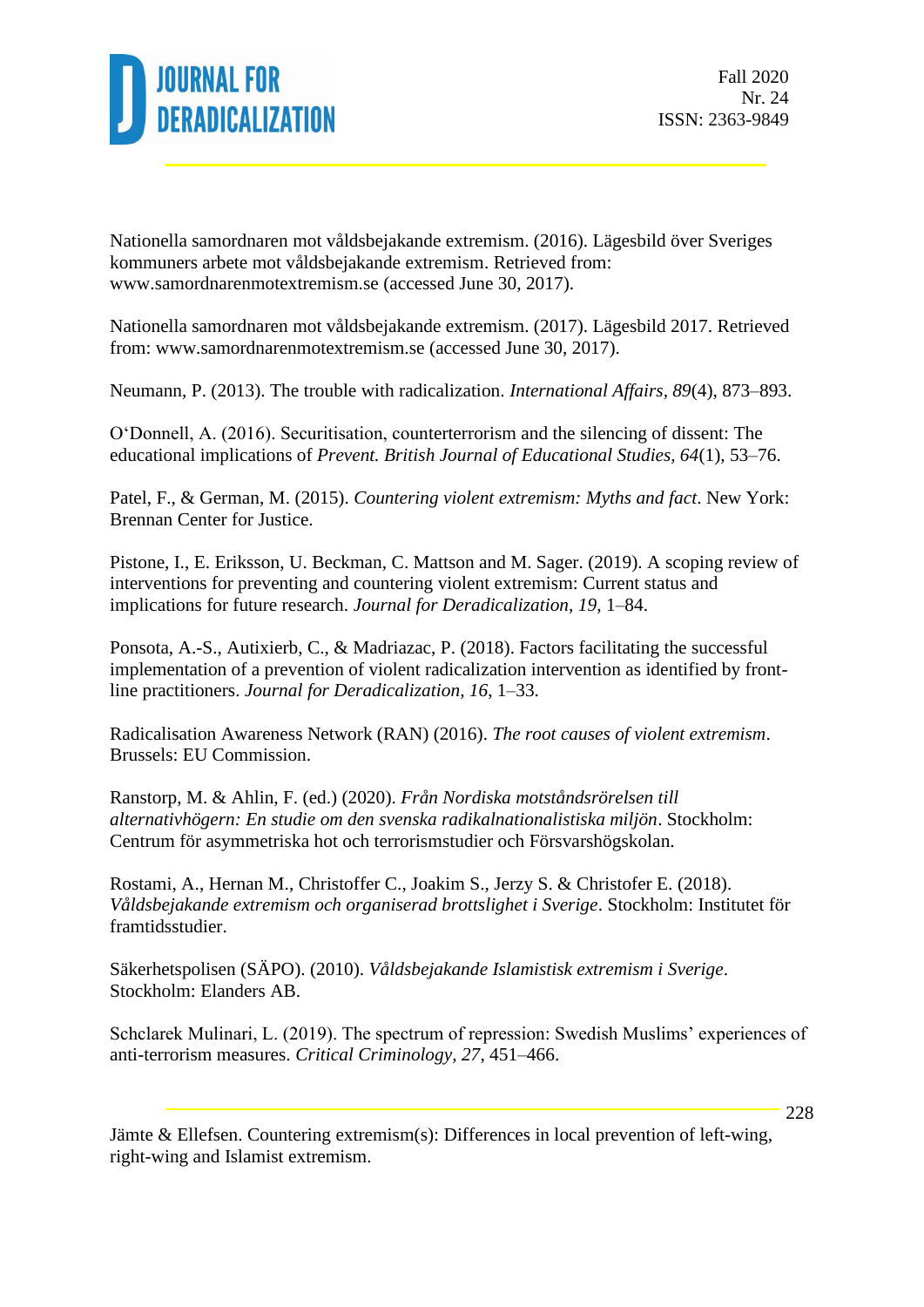

Schmid, A. P. (2013). Radicalisation, de-radicalisation, counter-radicalisation: A conceptual discussion and literature review. ICCT Research Paper, 97.

Schuurman, B. W., & Taylor, M. (2018). Reconsidering radicalization: Fanaticism and the link between ideas and violence. *Perspectives on Terrorism, 12*(1), 3–22.

Sedgwick, M. (2010). The concept of radicalization as a source of confusion. *Terrorism and Political Violence, 22*(4), 479–494.

Sivenbring, J. (2018). *Utslag av oro. En analys av Rädda barnens orostelefon om radikalisering*. Segerstedtinstitutet report 8. Göteborg: Göteborgs universitet.

Sivenbring, J., & Andersson Malmros, R. (2019). *Mixing logics: Multiagency approaches for countering violent extremism*. Göteborg: Segerstedtsinstitutet, Göteborgs Universitet.

Sjøen, M. M. (2019). When counterterrorism enters the curriculum: How the global war on terror risks impairing good education. *Journal for Deradicalization, 20*, 156–189.

Sjøen, M. M., & Mattsson, C. (2020). Preventing radicalisation in Norwegian schools: How teachers respond to counter-radicalisation efforts. *Critical Studies on Terrorism, 13*(2), 218– 236. DOI:10.1080/17539153.2019.1693326

[Skr.] Regeringens skrivelse 2011/12:44. *Handlingsplan för att värna demokrati mot våldsbejakande extremism*.

[Skr.] Regeringens skrivelse 2014/15:144. *Åtgärder för att göra samhället mer motståndskraftigt mot våldsbejakande extremism*.

SOU (2002). *Hotet från vänster. Säkerhetstjänsternas övervakning av kommunister, anarkister m.m. 1965–2002*. 2002:91. Stockholm: Justitedepartementet.

SOU (2013). *När Vi Bryr Oss*. 2013:81. Stockholm: Fritzes offentliga publikationer.

SOU (2016). *Värna demokratin mot våldsbejakande extremism—nationell samordning och kommunernas ansvar*. 2016:92. Wolters Kluwer: Stockholm.

Swedish security service (2017, 2018, 2019). *Säkerhetspolisens årsbok*. Stockholm: Säkerhetspolisen.

United Nations (UN). (2015). *Plan of action to prevent violent extremism: Report of the secretary-general*. A/70/674. Geneva: United Nations.

Jämte & Ellefsen. Countering extremism(s): Differences in local prevention of left-wing, right-wing and Islamist extremism.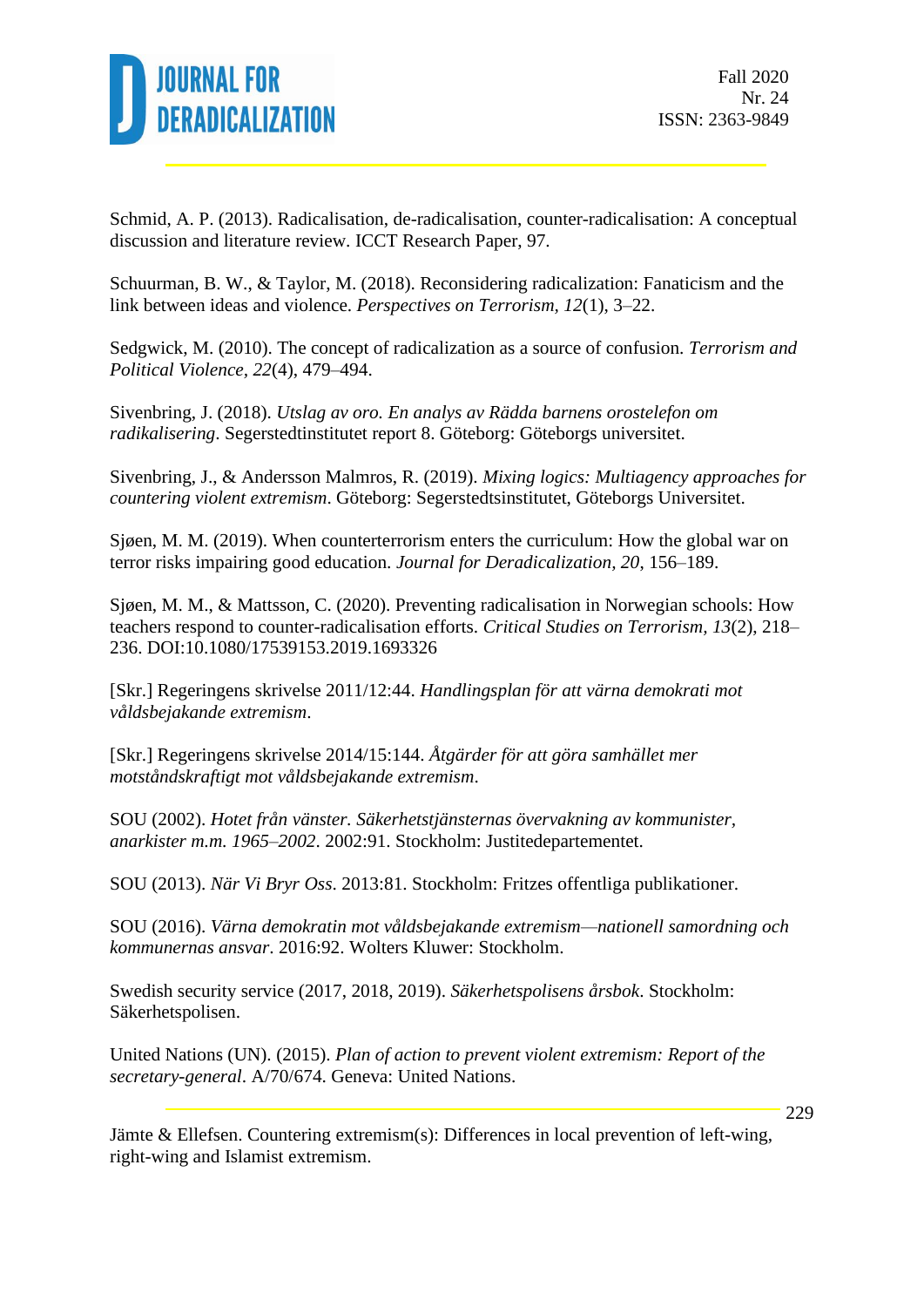

Van de Weert, A., & Eijkman, Q. A. M. (2018). Subjectivity in detection of radicalisation and violent extremism: A youth worker's perspective. *Behavioral Sciences of Terrorism and Political Aggression, 11*(3), 1–24.

Van Heelsum, A., & Vermeulen, F. (2017). Cities' policies: The work of European cities to counter Muslim radicalisation. *Journal of International Migration and Integration, 19*(1), 161–179.

Vermeulen, F. (2014). Suspect communities—Targeting violent extremism at the local level: Policies of engagement in Amsterdam, Berlin, and London. *Terrorism and Political Violence*, *26*(2), 286–306.

Vidino, L., & Brandon, J. (2012). *Countering radicalization in Europe*. London: International Centre for the Study of Radicalisation.

Wahlström, M. (2018). Violence-affirming extremism: Establishing a Swedish social problem. Paper presented at Sociologidagarna, March 7–9. Lund, Sweden.

Windisch, S., Simi, P., Ligon, G. S., & McNeel, H. (2016). Disengagement from ideologically-based and violent organizations: A systematic review of the literature. *Journal for Deradicalization*, *9*, 1–38.

Windisch, S., Ligon, G. S., & Simi, P. (2017). Organizational [dis]trust: Comparing disengagement among former left-wing and right-wing violent extremists. *Studies in Conflict & Terrorism, 42*(6), 559–580.

Zeitbild Stiftung. (2012). *Demokratie Stärken: Linskextremismus Verhindern*. Munchen: Zeitbild stiftung.

Jämte & Ellefsen. Countering extremism(s): Differences in local prevention of left-wing, right-wing and Islamist extremism.